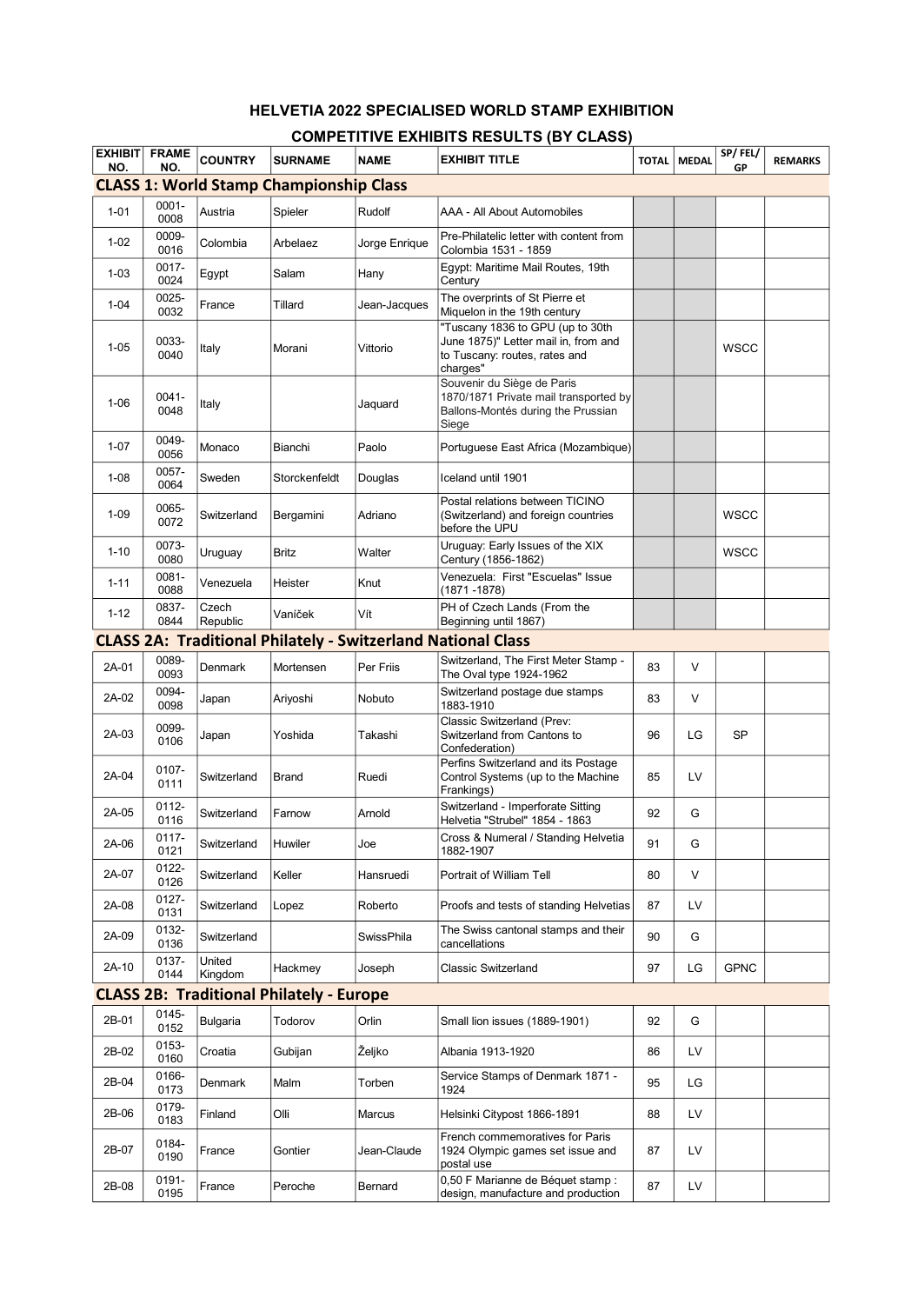| 2B-09 | 0196-<br>0200 | Germany       | Avramidis      | Pandelis              | Greece Small Hermes Heads                                                                                                                       | 85 | LV     |                  |
|-------|---------------|---------------|----------------|-----------------------|-------------------------------------------------------------------------------------------------------------------------------------------------|----|--------|------------------|
| 2B-10 | 0201-<br>0208 | Germany       | Reinhold       | Henke                 | Berlin victim and housing imprint<br>(Notopfer Berlin und Wohnungsbau<br>Aufdrucke)                                                             | 86 | LV     |                  |
| 2B-11 | 0209-<br>0213 | Germany       | Steinbach      | Willi                 | Greece large Hermes Heads                                                                                                                       | 87 | LV     |                  |
| 2B-12 | 0214-<br>0221 | Germany       | Wilhelms       | Georg                 | Czechoslovakia, 'The Hradcany Issue'                                                                                                            | 87 | LV     |                  |
| 2B-13 | 0222-<br>0226 | Germany       | Wirges         | Werner                | The II. Kontrollratsausgabe 1947 /<br>1948, printing idiosyncrasies and the<br>variety of uses up to the currency<br>reform as tenfold franking | 87 | LV     |                  |
| 2B-14 | 0227-<br>0231 | Iraq          | Naji           | Abdulnasir Hilal      | Portraits of The Three Kings of Iraq<br>and Their Surcharges.                                                                                   | 82 | V      | Tranfer to<br>2D |
| 2B-15 | 0232-<br>0239 | Italy         | Melone         | Francesco             | <b>Naples</b>                                                                                                                                   | 92 | G      |                  |
| 2B-16 | 0240-<br>0244 | Italy         | Perricone      | Giulio                | Kingdom of Sicily 1859-1860                                                                                                                     | 92 | G      |                  |
| 2B-17 | 0245-<br>0249 | Japan         | Saito          | Tamaki                | Lombardy Venetia the 1850 Issue                                                                                                                 | 88 | LV     |                  |
| 2B-18 | 0250-<br>0257 | Liechtenstein | Huys-Berlingin | Jan                   | Belgium's first issue, the<br><b>EPAULETTES</b>                                                                                                 | 96 | LG     |                  |
| 2B-19 | 0258-<br>0265 | Romania       | Lordache       | Victor                | Romania 1872-1889                                                                                                                               | 93 | G      |                  |
| 2B-20 | 0266-<br>0273 | Romania       | Milu           | Constantin            | The stamps for first Olympic Games                                                                                                              | 87 | LV     |                  |
| 2B-21 | 0274-<br>0278 | Slovenia      | Petauer        | Boštjan               | Charity overprints on Bosnian<br>definitive 1914-1915                                                                                           | 83 | V      |                  |
| 2B-22 | 0279-<br>0283 | Spain         | Consejo        | Eduardo               | The stamps of the Atogiro flying over<br>Seville                                                                                                | 82 | $\vee$ |                  |
| 2B-23 | 0284-<br>0288 | Sweden        | Arnrup         | Claes                 | Adhesive Postage Stamps of the<br>World 1840-1860. From countries that<br>issued their first stams up to 1 July<br>1852                         | 83 | $\vee$ |                  |
| 2B-24 | 0289-<br>0293 | Sweden        | Järnum         | Lennart               | Sweden The Coat-of Arms Stamps<br>1855-1872, Specialized Traditional<br>Philately                                                               | 90 | G      |                  |
| 2B-25 | 0294-<br>0301 | Sweden        | Ljungh         | Jan-Olof              | The first stamps of the German<br>Empire, the Eagle shield stamps and<br>the values 10 and 30 groschen                                          | 96 | LG     |                  |
| 2B-26 | 0302-<br>0309 | Sweden        | Rietz          | Ake                   | Great Britain: Line engraved issues<br>1840-1870                                                                                                | 95 | LG     |                  |
| 2B-27 | 0310-<br>0314 | Sweden        | Stommendal     | Peter                 | Classic Sweden 1855-1872                                                                                                                        | 92 | G      |                  |
| 2B-29 | 0323-<br>0327 | Switzerland   | <b>Brack</b>   | Max                   | Denmark 4 skilling 1854-1863                                                                                                                    | 87 | LV     |                  |
| 2B-30 | 0328-<br>0332 | Switzerland   | Klausner       | Werner                | Day of the postage stamp in various<br>European countries with a focus on<br>Switzerland                                                        | 75 | LS     |                  |
| 2B-31 | 0333-<br>0337 | Switzerland   | Kraner         | Gerhard               | The special stamps and special<br>postcards from Federal Republic of<br>Germany from 1949-1953.                                                 | 83 | $\vee$ |                  |
| 2B-32 | 0338-<br>0345 | Switzerland   | Werner         | Eric                  | The stamps of the Italian Kingdom<br>issued during the Kingdom of Victor<br>Emanuel II                                                          | 92 | G      |                  |
| 2B-33 | 0346-<br>0350 | Switzerland   |                | Carlo Rossi           | Papal States 1852-1870                                                                                                                          | 81 | V      |                  |
| 2B-34 | 0351-<br>0355 | Switzerland   |                | Valdisera             | Roman States 1852-1870                                                                                                                          | 90 | G      |                  |
| 2B-35 | 0356-<br>0360 | Switzerland   |                | Fjället               | Sweden's definitive issue 1920-1939                                                                                                             | 83 | V      |                  |
| 2B-36 | 0361-<br>0365 | Switzerland   |                | Andi's<br>Briefmarken | Kingdom Yugoslavia                                                                                                                              | 76 | LS     |                  |
| 2B-37 | 0366-<br>0373 | Turkey        | Erhan          | Mehmet<br>Yamaç       | Specialized Turkey 1920-1928                                                                                                                    | 88 | LV     |                  |
| 2B-38 | 0374-<br>0381 | Turkey        | Kamil Serdar   | Yazgan                | From the Ankara Government to the<br>Turkish Republic (1920-1928)                                                                               | 91 | G      |                  |
| 2B-39 | 0382-<br>0386 | Ukraine       | Frenkel        | Dmytro                | Stamps of RSFSR 1918-1923.                                                                                                                      | 90 | CoP    |                  |
| 2B-40 | 0387-<br>0394 | <b>USA</b>    | Zulueta        | Alfonso               | Bosnia-Herzegovinia: Double Eagle<br>Definitive Issues, 1879-1905                                                                               | 88 | LV     |                  |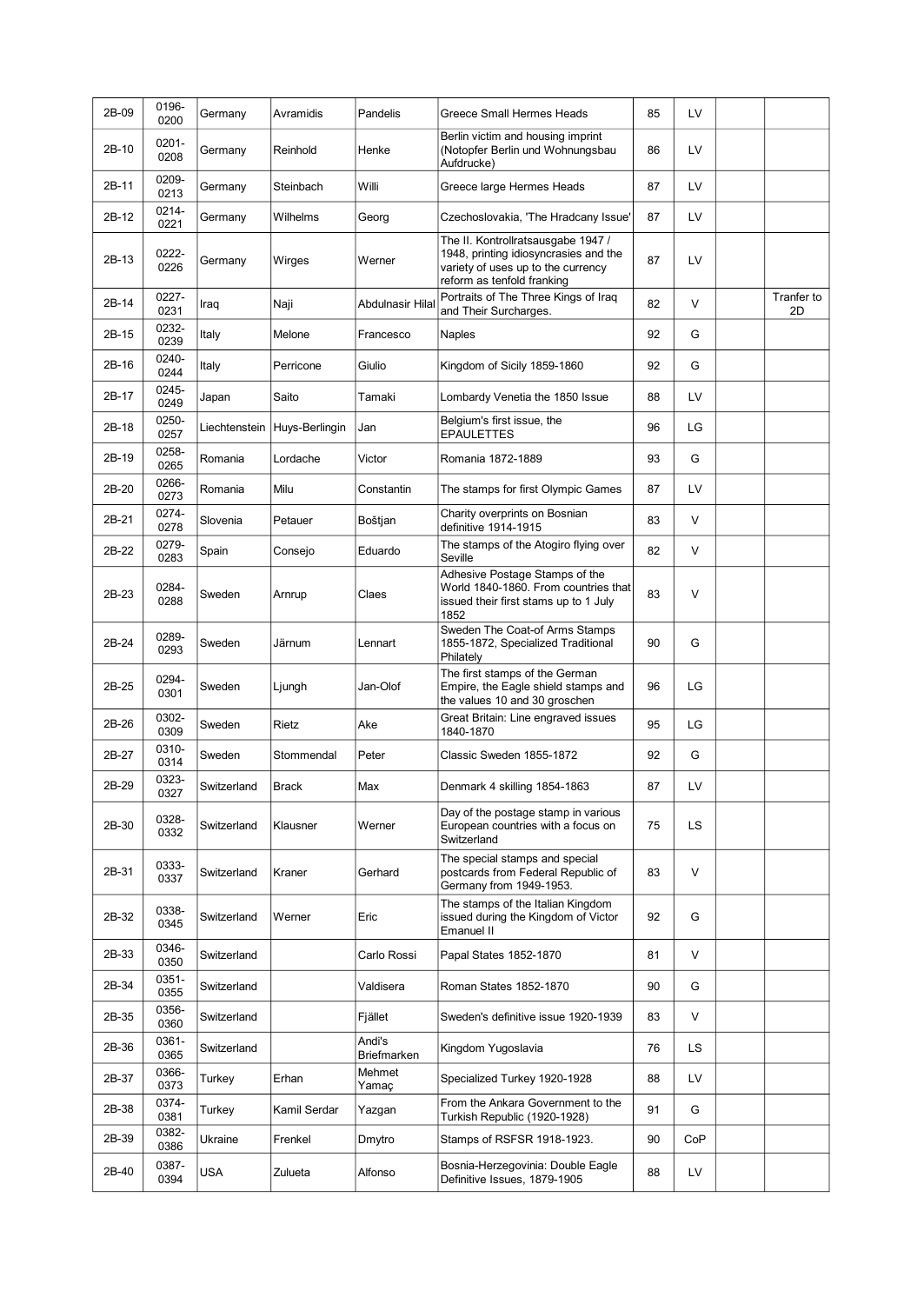|         |               |                   | <b>CLASS 2C: Traditional Philately - America</b>                  |                |                                                                                                                                                     |    |           |           |                   |
|---------|---------------|-------------------|-------------------------------------------------------------------|----------------|-----------------------------------------------------------------------------------------------------------------------------------------------------|----|-----------|-----------|-------------------|
| 2C-01   | 0395-<br>0402 | Argentina         | Casielles                                                         | Miguel         | San Martin in Oval 1908                                                                                                                             | 93 | G         | <b>SP</b> |                   |
| 2C-02   | 0403-<br>0410 | Argentina         | Moscatelli                                                        | Jorge Eduardo  | Argentina Definitive Issues 1923-1935                                                                                                               | 91 | G         |           |                   |
| 2C-03   | 0411-<br>0415 | Brazil            | Benchimol                                                         | Jacques        | Dom Pedro II - Emperor of Brazil<br>American & Continental Bank Note<br>issues - 1866 - 1878                                                        | 93 | G         |           |                   |
| 2C-04   | 0416-<br>0420 | Chile             | Mouat                                                             | Cristian       | Chile: The Peso Bronce Issue 1904-<br>1909 Includes the overprinted issue<br>"Islas de Juan Fernandez" from 1910.                                   | 90 | G         |           |                   |
| 2C-05   | 0421-<br>0428 | Colombia          | Cruz                                                              | Santiago       | Colombia - The Perkins 1917 Issue                                                                                                                   | 93 | G         | <b>SP</b> |                   |
| 2C-06   | 0429-<br>0433 | Colombia          | Frohlich                                                          | Alfredo        | Colombia - The Last classic issue of<br>1866                                                                                                        | 93 | G         |           |                   |
| 2C-07   | 0434-<br>0438 | Costa Rica        | Castro-<br>Harrigan                                               | Alvaro         | Costa Rica: The Classic Period 1863 -<br>1883                                                                                                       | 88 | LV        |           | Transfer to<br>ЗC |
| 2C-08   | 0439-<br>0443 | Costa Rica        | Diaz                                                              | Luis Fernando  | Costa Rica: Coat of Arms Issue of<br>1892                                                                                                           | 90 | G         |           |                   |
| 2C-11   | 0454-<br>0458 | Germany           | Jaretzky                                                          | Rolf-Dieter    | Confederate States of America                                                                                                                       | 90 | G         |           |                   |
| $2C-12$ | 0459-<br>0465 | Honduras          | Diaz                                                              | Maria Beatriz  | Honduras 1865 - 1899                                                                                                                                | 88 | LV        |           |                   |
| $2C-13$ | 0466-<br>0470 | India             | Suri                                                              | Anil           | Stamps of Uruguay, The Waterlow<br><b>Issues 1889-1954</b>                                                                                          |    |           |           | Absent            |
| $2C-14$ | 0471-<br>0478 | Switzerland       | Aebi                                                              | Fritz          | Mexico: The Hidalgo in Profile Issue<br>1872-74                                                                                                     | 95 | LG        |           |                   |
| $2C-15$ | 0479-<br>0483 | Switzerland       | Cordier                                                           | Jean-Louis     | MEXICAN REVOLUTION -<br>SONORA, THE WHITE AND GREEN<br>SEAL POSTAGE STAMPS - (Prev:<br>Mexican Revolution - The postage<br>Stamps of Sonora, 1913.) | 91 | G         |           |                   |
| $2C-16$ | 0484-<br>0491 | Switzerland       | Sotty                                                             | Jean-François  | Peru Classic                                                                                                                                        | 90 | G         |           |                   |
| 2C-17   | 0492-<br>0496 | United<br>Kingdom | Harman                                                            | Christopher G. | The Early Issues of Peru - From the<br>Pacific Steam Navigation Company<br>until the UPU                                                            | 85 | LV        |           |                   |
| 2C-18   | 0497-<br>0504 | Uruguay           | Boido                                                             | Eduardo        | Uruguay - "Escuditos" issues 1864-<br>1866                                                                                                          | 96 | LG        | SP        |                   |
| $2C-19$ | 0505-<br>0509 | USA               | Banchik                                                           | Mark           | Vera Cruz Occupation (1914)<br>Traditional Study of Revenue Stamps                                                                                  | 90 | G         |           |                   |
| $2C-20$ | 0510-<br>0514 | USA               | Erichson                                                          | Jeffrey        | <b>Engraved Perforated Royal Portraits</b><br>Issued in Hawaii 1864-1893                                                                            | 92 | G         |           |                   |
| $2C-21$ | 0515-<br>0519 | USA               | Reddington                                                        | Stuart         | Canada Small Queens; 1870-1897                                                                                                                      | 87 | LV        |           |                   |
| $2C-22$ | 0520-<br>0527 | Venezuela         | Borberg                                                           | Eduardo        | Venezuela: The First American Bank<br>Note Co. Issues                                                                                               | 95 | LG        |           |                   |
|         |               |                   | <b>CLASS 2D: Traditional Philately - Asia, Oceania and Africa</b> |                |                                                                                                                                                     |    |           |           |                   |
| 2D-01   | 0528-<br>0535 | Australia         | Kellow                                                            | Geoffrey       | The 2d Bell Design of Victoria, 1873-<br>1880                                                                                                       | 87 | LV        |           |                   |
| 2D-02   | 0536-<br>0540 | Bangladesh        | Rahman                                                            | A.H.M. Faizur  | Postage stamps of Bangladesh on the<br>United Nations                                                                                               | 75 | <b>LS</b> |           |                   |
| 2D-03   | 0541-<br>0545 | Denmark           | Møller                                                            | Klaus          | The New Zealand Chalon Issues 1855<br>- 1873                                                                                                        | 87 | LV        |           |                   |
| 2D-04   | 0546-<br>0553 | Egypt             | Bassyouny                                                         | Hisham         | <b>British Forces in Egypt Stamps</b><br>Issued 1932 -1939                                                                                          |    |           |           | Absent            |
| 2D-05   | 0554-<br>0558 | Finland           | Weber                                                             | Reinhard       | Straits Settlements Sultanat Johor<br>1885-1940                                                                                                     | 78 | LS        |           |                   |
| 2D-06   | 0559-<br>0566 | Germany           | Bornmann                                                          | Johannes       | Nepal, Pre-Philately and Classic                                                                                                                    | 93 | G         |           |                   |
| 2D-07   | 0567-<br>0571 | India             | Kedia                                                             | Om Prakash     | Litho Stamps of Bhopal State 1871-<br>1908                                                                                                          | 85 | LV        |           |                   |
| 2D-08   | 0572-<br>0576 | India             | Mahalingan                                                        | Ramachandran   | Kingdom of Cochin                                                                                                                                   | 83 | V         |           |                   |
| 2D-09   | 0577-<br>0581 | India             | Mohan                                                             | ΚS             | Study of Service Stamps of Cochin                                                                                                                   | 85 | LV        |           |                   |
| 2D-10   | 0582-<br>0586 | India             | Ramachandran   Madhav                                             |                | British India                                                                                                                                       | 83 | V         |           |                   |
| 2D-11   | 0587-<br>0591 | Japan             | Kato                                                              | Shigeki        | Japan Chrysanthemum Stamps 1899-<br>1910                                                                                                            | 85 | LV        |           |                   |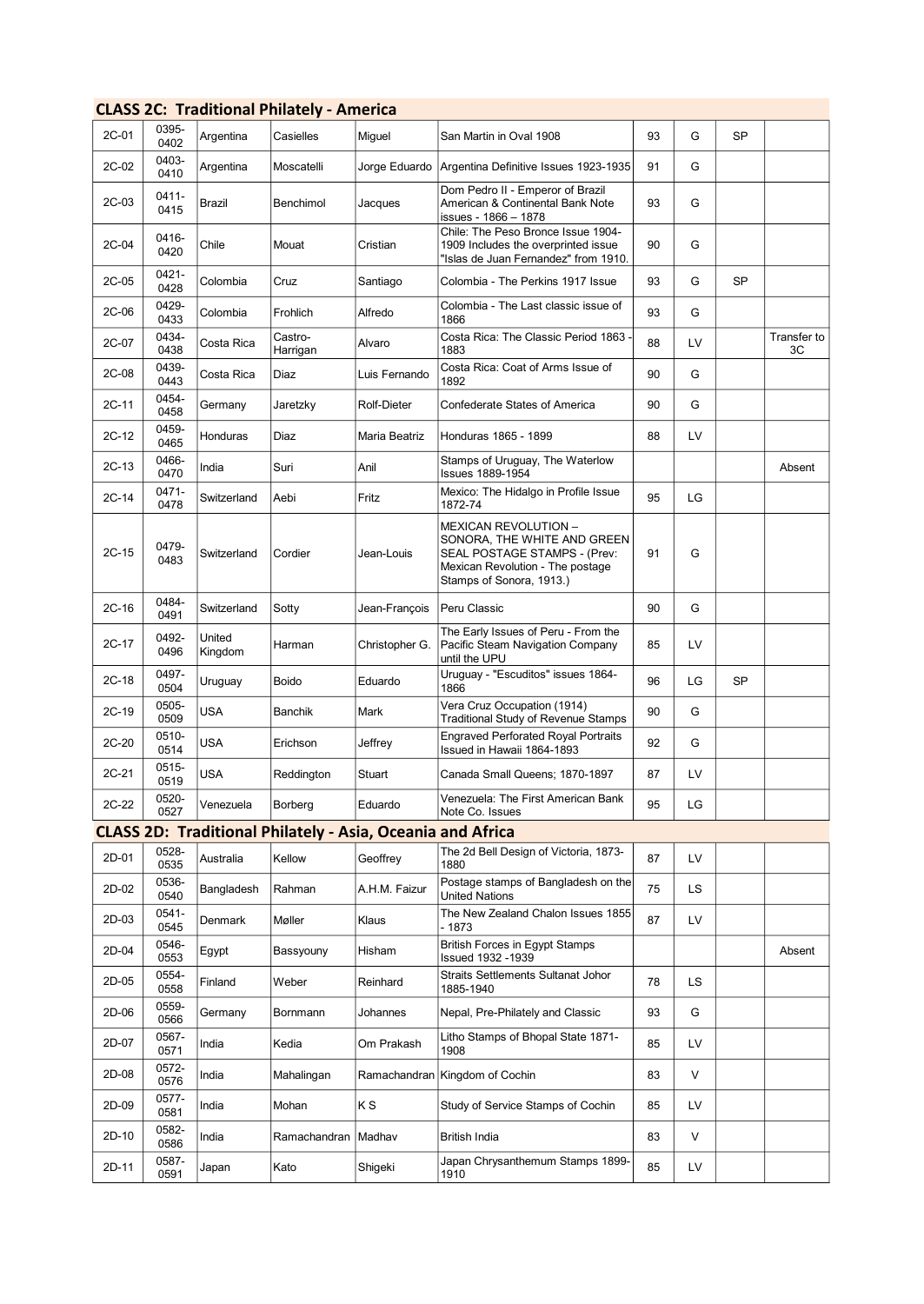| 2D-12 | 0592-<br>0596 | Japan                          | Kido                                                         | Yusuke           | Ryukyu Dollar Currency Conversion<br><b>Provisional Series</b>                                                                          | 82 | $\vee$ |             |                   |
|-------|---------------|--------------------------------|--------------------------------------------------------------|------------------|-----------------------------------------------------------------------------------------------------------------------------------------|----|--------|-------------|-------------------|
| 2D-15 | 0607-<br>0614 | Pakistan                       | Balgamwala                                                   | Muhammad<br>Arif | AFGANISTAN ABDUR RAHMAN<br>1880-1890 (Circular series)                                                                                  | 90 | G      |             |                   |
| 2D-16 | 0615-<br>0619 | Pakistan                       | Nanjee                                                       | Afzal Hussain    | Ottoman Empire (Turkey): The Study<br>of Arms Issue                                                                                     | 86 | LV     |             |                   |
| 2D-17 | 0620-<br>0624 | Rep. of<br>Korea               | Kim                                                          | Heon Sik         | The Second Regular Stamps in<br>Korea(1951-1953)                                                                                        | 82 | V      |             |                   |
| 2D-18 | 0625-<br>0629 | State of<br>Qatar              | Al-Ismail                                                    | Hussain          | <b>Qatar First Definitive Issue</b>                                                                                                     | 85 | LV     |             |                   |
| 2D-19 | 0630-<br>0634 | Switzerland                    | Meyerhoff                                                    | Daniel           | The stamp issues of Mauritius under<br>Queen Victoria 1847-1897                                                                         | 91 | G      |             |                   |
| 2D-20 | 0635-<br>0642 | Switzerland                    |                                                              | Emerald          | Imperforate Classics of the World in<br>Green                                                                                           | 92 | G      |             |                   |
| 2D-21 | 0643-<br>0650 | Thailand                       | Utensute                                                     | <b>Ukris</b>     | Thailand; King Bhumibol's 2nd<br>definitive issue                                                                                       | 90 | G      |             |                   |
| 2D-22 | 0651-<br>0655 | <b>United Arab</b><br>Emirates | Ahmad                                                        | Omar             | A Glance on Stamps Used in Dubai                                                                                                        | 81 | $\vee$ |             |                   |
| 2D-23 | 0656-<br>0660 | United Arab<br>Emirates        | Alserkal                                                     | Nasser           | Dubai Stamps                                                                                                                            | 83 | V      |             |                   |
| 2D-25 | 0666-<br>0673 | United<br>Kingdom              | Martin-Redman Simon                                          |                  | Sarawak - The first forty years 1858-<br>1898                                                                                           | 97 | LG     | <b>GPIC</b> |                   |
| 2D-26 | 0674-<br>0678 | United<br>Kingdom              | Sarian                                                       | Atif             | Egypt - The Third Issue 1872-1879                                                                                                       | 86 | LV     |             |                   |
| 2D-27 | 0679-<br>0683 | <b>USA</b>                     | Nassre-<br>Esfahani                                          | <b>Behruz</b>    | The Dual Currency Issues of Persia,<br>1881-1885                                                                                        | 86 | LV     |             |                   |
|       |               |                                | <b>CLASS 3A: Postal History - Switzerland National Class</b> |                  |                                                                                                                                         |    |        |             |                   |
|       | 0684-         |                                |                                                              |                  | Schweizer Auslandfrankaturen zur                                                                                                        |    |        |             |                   |
| 3A-01 | 0688<br>0689- | Austria                        | <b>Blaickner</b>                                             | Gerhard          | Zeit der Rayonmarken 1850 - 1854                                                                                                        | 88 | LV     |             |                   |
| 3A-02 | 0693          | Switzerland                    | Bader                                                        | Jvo              | Swiss postal agencies in Italy and<br>France                                                                                            | 90 | G      |             |                   |
| 3A-03 | 0694-<br>0698 | Switzerland                    | Balimann                                                     | Giovanni         | <b>Bulk Mail in Switzerland</b><br>(Massensendungen in der Schweiz)                                                                     | 88 | LV     | <b>FEL</b>  |                   |
| 3A-04 | 0699-<br>0703 | Switzerland                    | Bellini                                                      | Gian Franco      | Collection of prephilatelic documents<br>of the county of Ticino                                                                        | 81 | $\vee$ |             |                   |
| 3A-05 | 0704-<br>0708 | Switzerland                    | Berger                                                       | Thomas           | Switzerland in the First World War<br>(German title: Die Schweiz im Ersten<br>Weltkrieg)                                                | 83 | V      |             |                   |
| 3A-06 | 0709-<br>0713 | Switzerland                    | Bernath                                                      | François         | The Postal History of the "Alte<br>Eidgenossenschaft" till the period of<br>the "Helvetic Republic" (1798 -1803)                        | 86 | LV     |             |                   |
| 3A-07 | 0714-<br>0718 | Switzerland                    | <b>Budel</b>                                                 | Alvise           | SWITZERLAND The Postal rates<br>since 1850                                                                                              | 65 | SB     |             |                   |
| 3A-08 | 0719-<br>0723 | Switzerland                    | Gamma                                                        | Claudio          | Oval radiation postmarks of the<br>Canton Ticino                                                                                        | 81 | V      |             |                   |
| 3A-09 | 0724-<br>0728 | Switzerland                    | Geissmann                                                    | Christian        | <b>Restrictions in Switzerland's</b><br>International Postal Connections due<br>to the Second World War 1939 - 1945                     | 88 | LV     | <b>FEL</b>  |                   |
| 3A-10 | 0729-<br>0733 | Switzerland                    | Häfeli                                                       | Hans             | Postal History of the Town of Zurich<br>1602 - 1900                                                                                     | 93 | G      | <b>SP</b>   |                   |
| 3A-11 | 0734-<br>0738 | Switzerland                    | Kuhlmann                                                     | René             | Lettermail: Switzerland to Foreign<br>destination 1862-1883                                                                             | 93 | G      | <b>SP</b>   |                   |
| 3A-12 | 0739-<br>0743 | Switzerland                    | Lachat                                                       | Bernard          | Early oval meter stamps from<br>Switzerland                                                                                             | 90 | G      |             | Transfer to<br>2A |
| 3A-13 | 0744-<br>0748 | Switzerland                    | Leggeri                                                      | Lorenzo          | Oval stamps of Ticino and Mesolcina                                                                                                     | 85 | LV     |             |                   |
| 3A-14 | 0749-<br>0753 | Switzerland                    | Leuthard                                                     | Rolf             | History of Swiss Army (from the<br>downfall of the Old Confederation to<br>1880)                                                        | 88 | LV     | <b>SP</b>   |                   |
| 3A-15 | 0754-<br>0758 | Switzerland                    | Roggo                                                        | Diego            | Postal history of the Lake district<br>(Canton Fribourg)                                                                                | 80 | V      |             |                   |
| 3A-16 | 0759-<br>0763 | Switzerland                    | Sägesser                                                     | Stefan           | Postal history Canton Zug from 1700 -<br>1900                                                                                           | 83 | V      |             |                   |
| 3A-17 | 0764-<br>0771 | Switzerland                    | Schaefer                                                     | Richard          | SWISS LETTER MAIL DURING THE<br>FIRST FEDERAL PERIOD 1849 -<br>1854 Cantonal and Transitional<br>Stamps, Locals and rayon I, II and III | 97 | LG     | <b>GPNC</b> |                   |
| 3A-18 | 0772-<br>0776 | Switzerland                    |                                                              | Valesia          | Valais 1850 - 1863                                                                                                                      | 88 | LV     |             |                   |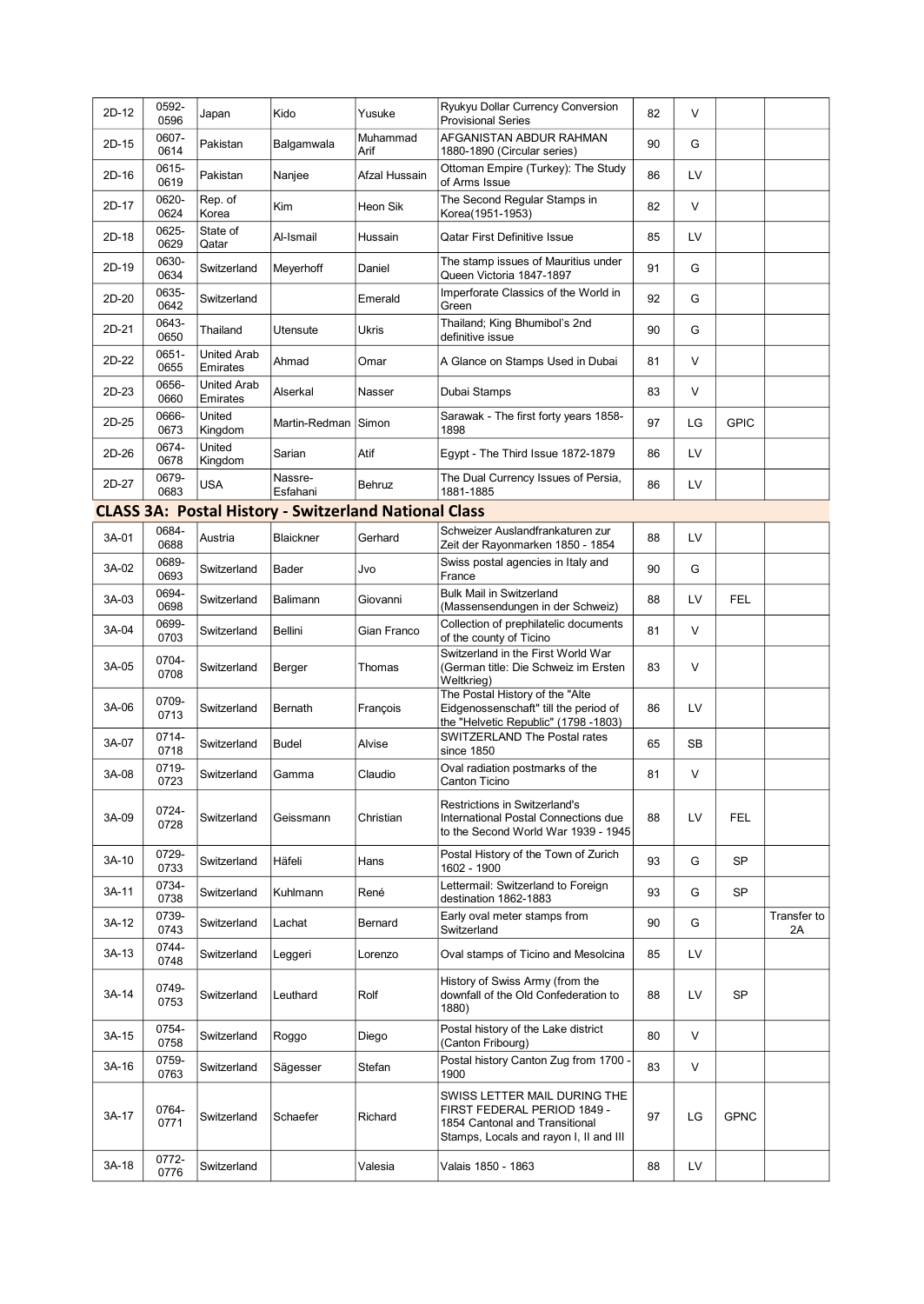| 3A-19 | 0777-<br>0781 | Switzerland       |                                          | Totentanz      | Postal History of Cantonal Lucerne<br>1850-1910                                                                       | 82 | V      |             |  |
|-------|---------------|-------------------|------------------------------------------|----------------|-----------------------------------------------------------------------------------------------------------------------|----|--------|-------------|--|
|       |               |                   | <b>CLASS 3B: Postal History - Europe</b> |                |                                                                                                                       |    |        |             |  |
| 3B-01 | 0782-<br>0786 | Australia         | Lewis                                    | Geoffrey       | Mail Routes in the Atlantic, Pacific and<br>Indian Oceans, plus the routes<br>between the oceans                      | 95 | LG     |             |  |
| 3B-02 | 0787-<br>0794 | Austria           | Horin                                    | Horst Erich    | Field- and military mail under the<br>double eagle in the German<br>Confederation 1815 - 1866                         | 90 | G      |             |  |
| 3B-03 | 0795-<br>0802 | Austria           | Lind                                     | Armin          | Money- and Value - Letters in Austria                                                                                 | 91 | G      |             |  |
| 3B-04 | 0803-<br>0810 | Austria           | Stepniczka                               | Heinrich       | Kingdom of Lombardy - Venetia (1815<br>- 1866)                                                                        | 93 | G      |             |  |
| 3B-06 | 0816-<br>0823 | Belgium           | <b>Selis</b>                             | Luc            | Ocean Letters                                                                                                         | 91 | G      | <b>FEL</b>  |  |
| 3B-07 | 0824-<br>0828 | Bulgaria          | Barneva                                  | Lyudmila       | Bulgaria. Post offices of Royal<br>Palaces & Royal Mail (1886-1946).                                                  | 86 | LV     |             |  |
| 3B-08 | 0829-<br>0836 | Czech<br>Republic | Červinka                                 | Miloš          | Development of postal services in<br>Decin region                                                                     | 87 | LV     |             |  |
| 3B-10 | 0845-<br>0849 | Finland           | Muhonen                                  | Ari            | Finland special agreements 1922-<br>1945 (former title "Foreign mail with<br>domestic rates 1922-1945")               | 87 | LV     |             |  |
| 3B-11 | 0850-<br>0854 | Finland           | Nikkanen                                 | Janne          | The Development of Espoo<br>Municipality Post 1760-1918                                                               | 88 | LV     |             |  |
| 3B-12 | 0855-<br>0859 | France            | Bonnefoy                                 | Laurent        | The 5 F Merson-Type (Metropolitan<br>France 1900-1932)                                                                | 87 | LV     | <b>SP</b>   |  |
| 3B-13 | 0860-<br>0864 | France            | Kaminski                                 | Philippe       | British registered mail 1850-1886                                                                                     | 86 | LV     |             |  |
| 3B-14 | 0865-<br>0869 | France            | Trinquier                                | Alain          | Use of Mouchon type stamps on mail<br>from France (1900-1906)                                                         | 85 | LV     |             |  |
| 3B-15 | 0870-<br>0874 | France            |                                          | <b>Banette</b> | French Electric Telegraphy in the<br>Metropolis and in the World from<br>1850 to 1900                                 | 85 | LV     |             |  |
| 3B-16 | 0875-<br>0879 | Germany           | Camerer                                  | Martin         | Letter mail between the Old Italian<br>and the Old German States 1850-<br>1870                                        | 95 | LG     |             |  |
| 3B-17 | 0880-<br>0887 | Germany           | Günnewig                                 | Franz Josef    | Norway-German postal history on<br>mail transport et vice versa up to the<br>foundation of the UPU                    | 90 | G      |             |  |
| 3B-18 | 0888-<br>0895 | Germany           | Krauss                                   | Karlfried      | Prussia as the Main Link of the<br>Russian-Polish Mail with the West<br>(from the beginning until 1875)               | 97 | LG     | <b>GPIC</b> |  |
| 3B-19 | 0896-<br>0903 | Germany           | Krug                                     | Hansmichael    | Postal traffic between the area of the<br>Deutsche Reichspost and the United<br>States of America 4.5.1871-1875       | 93 | G      | <b>FEL</b>  |  |
| 3B-20 | 0904-<br>0908 | Germany           | Liebermann                               | Hartmut        | Postmarks in Bohemia and Moravia<br>during the post-war period after WW<br>Ш                                          | 80 | $\vee$ |             |  |
| 3B-21 | 0909-<br>0913 | Germany           | Martens                                  | Sven           | German Imperial Post - Postal rates<br>for foreign destinations from 1875 and<br>the development into the UPU tariffs | 90 | G      |             |  |
| 3B-22 | 0914-<br>0920 | Germany           | Schädlich                                | Klaus          | Postmark in the principality<br>Liechtenstein                                                                         | 83 | V      |             |  |
| 3B-23 | 0921-<br>0925 | Germany           | Selig                                    | Heinz          | Postal History of the hamlet Lauenau                                                                                  | 87 | LV     |             |  |
| 3B-24 | 0926-<br>0933 | Germany           | Siebert                                  | Werner         | History of the postal service in<br>German Southwest Africa                                                           | 92 | G      |             |  |
| 3B-25 | 0934-<br>0938 | Germany           | Soll                                     | Hans-Joachim   | The postal infrastructure of German<br>East Africa 1890-1917                                                          | 90 | G      |             |  |
| 3B-26 | 0939-<br>0943 | Germany           | Weis                                     | Klaus          | The Development of the Local<br>Postmarks in the Later Grand Duchy<br>Baden 1723-1871                                 | 92 | G      | <b>SP</b>   |  |
| 3B-27 | 0944-<br>0951 | Greece            | Arvanitis                                | Thomas         | The Prephilatelic period of the<br><b>Hellenic Postal Service</b>                                                     | 86 | LV     |             |  |
| 3B-28 | 0952-<br>0956 | Greece            | Chazapis                                 | Costas         | Greece: The 4th of August regime<br>$(1936 - 41)$                                                                     | 85 | LV     |             |  |
| 3B-29 | 0957-<br>0964 | Hungary           | Glatz                                    | István         | Foreign Frankings from Hungary 1900-<br>1918                                                                          | 92 | G      | SP          |  |
| 3B-30 | 0965-<br>0969 | Hungary           | Homonnay                                 | Géza           | Hungarian Consular Post Offices in<br>Romania, 1 May 1867 - 31 March<br>1869                                          | 93 | G      |             |  |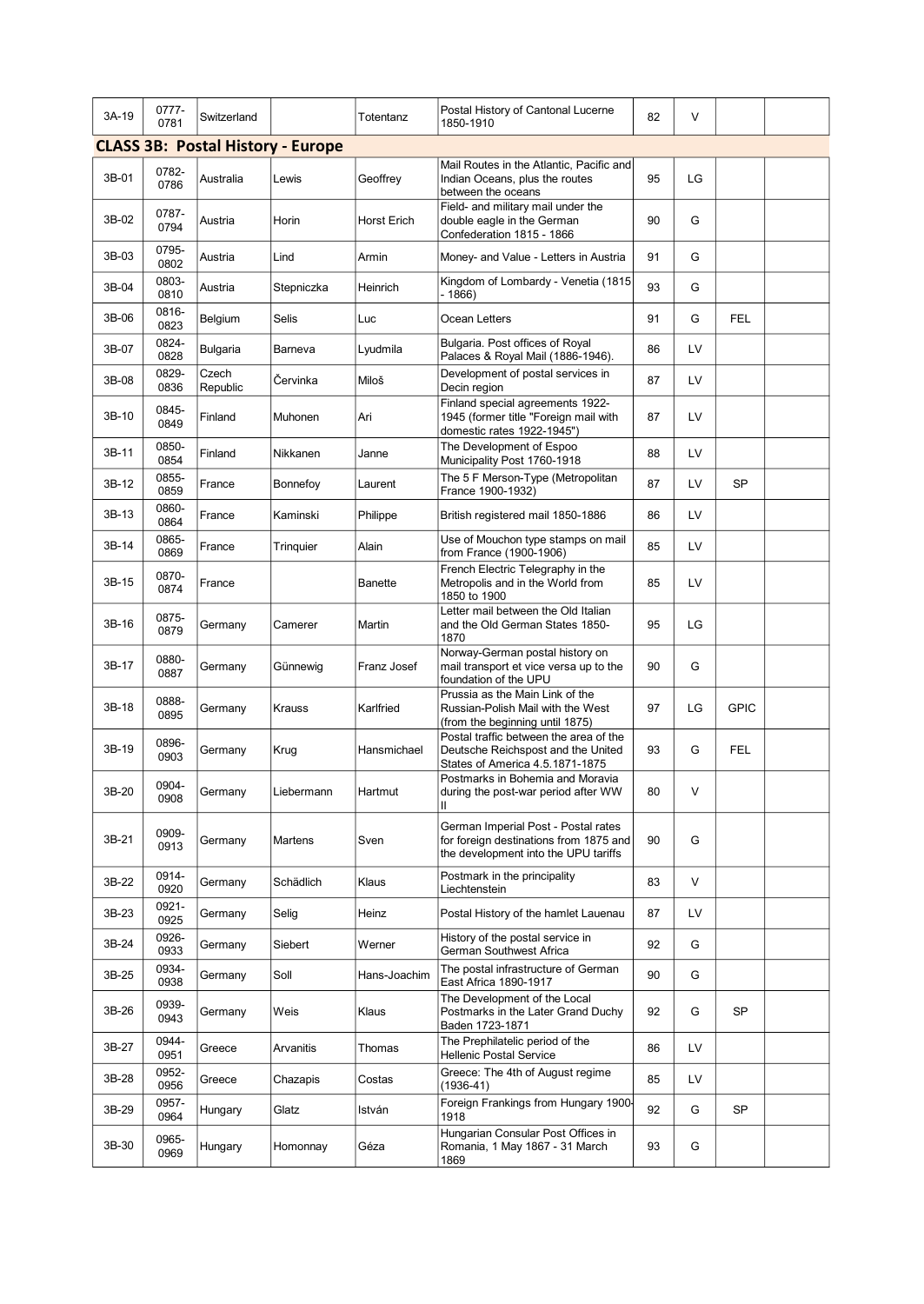| 3B-31 | 0970-<br>0977    | Israel      | Tsachor        | Yacov       | France - The Perforated Ceres:<br>Routes & Postmarks, 1871-1878                                                                                                      | 96 | LG     |            |  |
|-------|------------------|-------------|----------------|-------------|----------------------------------------------------------------------------------------------------------------------------------------------------------------------|----|--------|------------|--|
| 3B-32 | 0978-<br>0982    | Italy       | Mathà          | Thomas      | Postal relations between Papal States<br>and Lombardy Venetia 1815-1852                                                                                              | 88 | LV     |            |  |
| 3B-33 | 0983-<br>0987    | Italy       | Nembrini       | Giovanni    | The Postal Relationship between Italy<br>and France 1850 - 1875                                                                                                      | 88 | LV     |            |  |
| 3B-34 | 0988-<br>0995    | Italy       | Rigo           | Franco      | Venice, the contagion, the quarantine,<br>the disinfection, the quarantine<br>hospitals (postal history of the<br>health office from the xvi to the xix<br>century). | 92 | G      |            |  |
| 3B-35 | 0996-<br>1000    | Italy       | Veneri         | Aniello     | Postal services in Italy 1945-1957                                                                                                                                   | 90 | G      |            |  |
| 3B-36 | $1001 -$<br>1008 | Netherlands | Buitenkamp     | Henk        | Postal Rates and Franking of<br>Slovenia, Croatia and Bosnia-<br>Herzegovina 1918-1921                                                                               | 86 | LV     |            |  |
| 3B-37 | 1009-<br>1013    | Netherlands | Op den Camp    | Jan G.      | Origin and development of the postal<br>service in the Lower Rhine region<br>(until 1871, with its important local and<br>international aspects)                     | 90 | G      |            |  |
| 3B-38 | 1014-<br>1018    | Netherlands | Van der Horst  | Hans        | The Netherlands; messages via the<br>Red Cross during World War 2                                                                                                    | 83 | $\vee$ |            |  |
| 3B-39 | 1019-<br>1026    | Netherlands | Wiersma        | Hotze       | Border cross mail 1668-1810,<br>exhibited by letters related to Holland                                                                                              | 95 | LG     |            |  |
| 3B-40 | 1027-<br>1031    | Poland      | Bator          | Janusz      | PRZEMYŚL – POSTAL HISTORY<br><b>UNTIL 1918</b>                                                                                                                       | 83 | V      |            |  |
| 3B-41 | 1032-<br>1036    | Poland      | Chabros        | Sławek      | Fight for independence and borders of<br>Poland 1918-1921                                                                                                            | 88 | LV     |            |  |
| 3B-42 | 1037-<br>1041    | Poland      | Klamut         | Andrzej     | Austrian base post offices in the<br>Polish Lands 194-1918                                                                                                           | 86 | LV     |            |  |
| 3B-43 | 1042-<br>1049    | Poland      | Okniński       | Roman       | Post activities in the Kingdom of<br>Galicia and Lodomeria to 1867                                                                                                   | 85 | LV     |            |  |
| 3B-44 | 1050-<br>1054    | Poland      | Piwko          | Krzysztof   | Local Posts in occupied Poland 1914-<br>1918                                                                                                                         | 88 | LV     |            |  |
| 3B-45 | 1055-<br>1059    | Portugal    | Frazão         | Luís        | Postal History of Portugal in the Pre-<br>stamp Period                                                                                                               | 88 | LV     |            |  |
| 3B-46 | 1060-<br>1064    | Romania     | Chirescu       | lon         | Postal services in Romanian<br>Principalities, 1829-1859                                                                                                             | 93 | G      |            |  |
| 3B-47 | 1065-<br>1069    | Slovenia    | Artel          | Thomas      | Postal rates and frankings of<br>Slovenia, Croatia and Bosnia-<br>Hercegovina 1918-1921                                                                              | 88 | LV     |            |  |
| 3B-48 | 1070-<br>1074    | Spain       | Gisbert Llacer | Miriam      | Valencian prephilatelics marks XVIII-<br><b>XIX</b> centuries                                                                                                        | 86 | LV     |            |  |
| 3B-49 | 1075-<br>1082    | Sweden      | Lithén         | Gunnar      | Cancellations from Swedish<br>steamship mail post offices from 1869<br>up to 1951                                                                                    | 91 | G      |            |  |
| 3B-50 | 1083-<br>1087    | Sweden      | Persson        | Göran       | Cancellations of the Swedish Skilling<br>Banco Stamps 1855-1858                                                                                                      | 91 | G      |            |  |
| 3B-51 | 1088-<br>1092    | Sweden      | Wittsten       | Peter       | Mail between Denmark and Sweden -<br>both ways 1658-1875                                                                                                             | 92 | G      |            |  |
| 3B-52 | 1093-<br>1097    | Switzerland | Felder         | Franz-Josef | Germany: Inflation in the period 1916 -<br>1923. Documentation of the collapse<br>of the currency through selected<br>postal items                                   | 83 | V      |            |  |
| 3B-53 | 1098-<br>1105    | Switzerland | Sprenger       | Markus      | British-Egyptian Censor Marks during<br>World War II                                                                                                                 | 90 | G      |            |  |
| 3B-54 | 1106-<br>1110    | Turkey      | Erhan          | Yelda       | Rare postal marks used in the early<br>years of the Turkish Republic 1923-<br>1930                                                                                   | 90 | G      |            |  |
| 3B-55 | 1111-<br>1115    | Turkey      | Tunaci         | Atadan      | Competition in Ottoman Sea                                                                                                                                           | 93 | G      | <b>FEL</b> |  |
| 3B-56 | 1116-<br>1120    | Turkey      | Yilmaz         | Hakan       | Postal History  Province of<br><b>HÜDAVENDİGAR</b>                                                                                                                   | 83 | V      |            |  |
| 3B-57 | 1121-<br>1125    | Ukraine     | Andriy         | Grodetskyy  | Postal history of Podolian region<br>within the Russian Empire.                                                                                                      | 82 | CoP    |            |  |
| 3B-58 | 1126-<br>1133    | Ukraine     | Galyna         | Filonova    | «Urgent mail» delivery in Russian<br>Empire, the RSFSR and the USSR<br>in 1668-1938.                                                                                 | 91 | CoP    |            |  |
| 3B-59 | 1134-<br>1138    | Ukraine     | Semenov        | Igor        | Odessa postal history in 1798-1900.                                                                                                                                  | 91 | CoP    |            |  |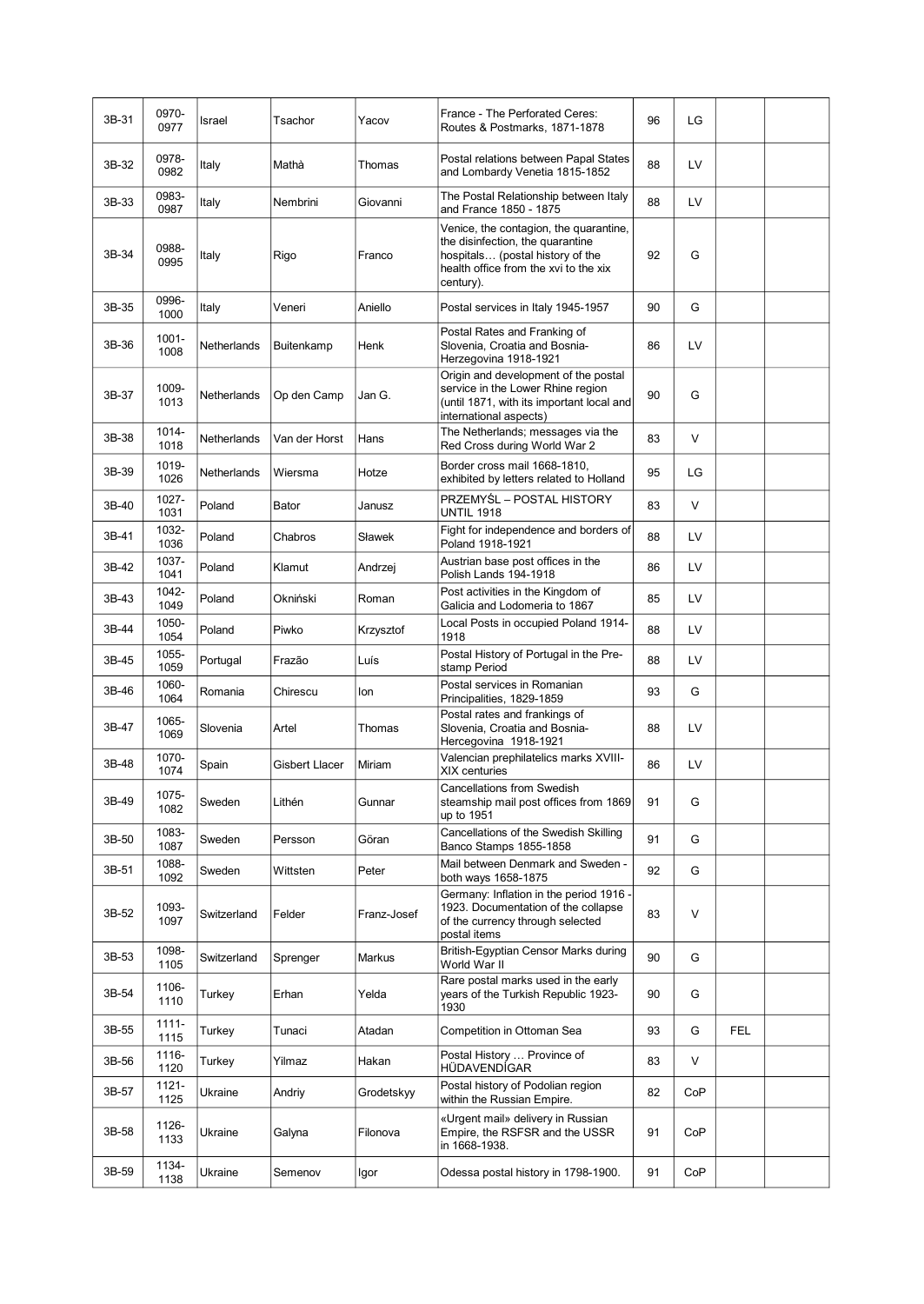| 3B-60   | 1139-<br>1143  | <b>United Arab</b><br>Emirates | Awan                                             | Shafiq             | Postal Markings of Britain                                                                                                                           | 80 | V  |           |                   |
|---------|----------------|--------------------------------|--------------------------------------------------|--------------------|------------------------------------------------------------------------------------------------------------------------------------------------------|----|----|-----------|-------------------|
| 3B-61   | 1144-<br>1151  | United<br>Kingdom              | Hedley                                           | Bill               | Postal Service Development in<br>Pozsony and its environs during the<br>Habsburg era to 1900                                                         | 93 | G  |           |                   |
| 3B-62   | 1152-<br>1159  | United<br>Kingdom              | King                                             | <b>Birthe</b>      | Refugee Camps in Denmark 1945-<br>1949                                                                                                               | 87 | LV |           |                   |
| 3B-63   | 1160-<br>1167  | United<br>Kingdom              | King                                             | Chris              | The Posts in the City of Lübeck<br>before 1868                                                                                                       | 95 | LG |           |                   |
| 3B-64   | 1168-<br>1175  | United<br>Kingdom              | Pizer                                            | Robin              | German Parcel Cards to Foreign<br><b>Countries 1907-1928</b>                                                                                         | 93 | G  |           |                   |
| 3B-65   | 1176-<br>1180  | USA                            | Grassi                                           | Armando            | The Crimean War                                                                                                                                      | 90 | G  |           |                   |
| 3B-66   | 0315-<br>0322  | Sweden                         | Ydell                                            | Fredrik            | Swedish Postal History 1550-1872                                                                                                                     | 95 | LG |           |                   |
|         |                |                                | <b>CLASS 3C: Postal History - America</b>        |                    |                                                                                                                                                      |    |    |           |                   |
| 3C-01   | 1181-<br>1185  | Argentina                      | Chaves                                           | Carlos             | Argentina-Register Mail from 1878 to<br>1920                                                                                                         | 87 | LV |           |                   |
| 3C-02   | 1186-<br>1193  | Argentina                      | Reim                                             | Pablo<br>Alejandro | The Argentine Stage-Coach Marks<br>(1852-1870)                                                                                                       | 95 | LG |           |                   |
| 3C-03   | 1194-<br>1201  | Argentina                      | Villard                                          | Olivier            | Overseas Mail form and to Argentina<br>(1852-1878)                                                                                                   | 93 | G  |           |                   |
| 3C-04   | 1202-<br>1206  | Belgium                        | Van Laere                                        | Roger              | History of the Borders of Peru and<br><b>Bolivia</b>                                                                                                 | 80 | V  |           |                   |
| 3C-05   | 1207-<br>1214  | Brazil                         | Chen                                             | Ying Dao           | Brazil-Portugal Maritime Mail (1698-<br>1877)                                                                                                        | 86 | LV |           |                   |
| 3C-06   | 1215-<br>1219  | Brazil                         | Porto Jr.                                        | Rubem              | Censored Brazilian Mail: 1914 to 1939                                                                                                                | 88 | LV |           |                   |
| 3C-07   | 1220-<br>1224  | Chile                          | Bravo                                            | Rodrigo            | Marcas Postales y Etiquetas de<br>Servicio Auxiliares a la Obliteración,<br>Chile 1853-1920                                                          | 88 | LV |           |                   |
| 3C-09   | 1233-<br>1240  | Germany                        | Heimbüchler                                      | Fritz              | Collection of the first stamps of Brazil<br>1843-1870                                                                                                | 93 | G  |           | Transfer to<br>2C |
| 3C-12   | 1251-<br>1258  | <b>USA</b>                     | Kewriga                                          | Matt               | United States 1870-88 Bank Note<br>issue Postal History                                                                                              | 95 | LG |           |                   |
| $3C-13$ | 1259-<br>1263  | USA                            | Rodriguez                                        | Omar               | Mexico: The Use of the Medallion,<br>Numeral, and Mulitas Stamps During<br>the Drastic Drop of Rates When<br>Joining UPU 1884-1900                   | 90 | G  |           |                   |
|         |                |                                | CLASS 3D: Postal History - Asia, Oceania, Africa |                    |                                                                                                                                                      |    |    |           |                   |
| 3D-01   | 1264-<br>1268  | Germany                        | Grundmann                                        | Wilhelm            | Mongolia - Land of Genghis Khan.<br>Post Offices and Postmarks 1878-<br>1939                                                                         | 85 | LV |           |                   |
| 3D-02   | 1269-<br>1273  | India                          | James                                            | E.P.               | Cochin State Postal History                                                                                                                          | 85 | LV |           |                   |
| 3D-04   | 1279-<br>1283  | Italy                          | Fumu                                             | Antonello          | 1845/85 - The mail service in the<br>North Africa ports: Alexandria, Tunis,<br>Algiers, Bone, Philippeville, Oran,<br>Tangier and Tripoli of Barbary | 85 | LV |           |                   |
| 3D-05   | 1284-<br>1288  | Italy                          | Maria                                            | Luciano            | Ethiopia: the pre-UPU period                                                                                                                         | 88 | LV |           |                   |
| 3D-06   | 1289-<br>1296  | Japan                          | Koiwa                                            | Akihiko            | Indian Campaigns                                                                                                                                     | 95 | LG |           |                   |
| 3D-07   | 1297-<br>1301  | Pakistan                       | Kodwavwala                                       | Muhammad<br>Rizwan | Karachi (British India) & Its Postal<br>Markings                                                                                                     | 80 | V  |           |                   |
| 3D-08   | 1302-<br>1306  | State of<br>Qatar              | Al-Ismail                                        | Shatha             | Oman Postal History                                                                                                                                  | 82 | V  |           |                   |
| 3D-09   | 1307-<br>1311c | State of<br>Qatar              | Al-Ismail                                        | Ali                | Kuwait Postal History                                                                                                                                | 85 | LV |           |                   |
| 3D-10   | 1312-<br>1316  | State of<br>Qatar              | Sorour                                           | Yacoub             | Aden Postal History                                                                                                                                  | 83 | V  |           |                   |
| 3D-11   | 1317-<br>1321  | Sweden                         | Sohrne                                           | Björn              | The Ottman. Turkey and Persian<br>Empires, Postal Relations, ca 1800 to<br>1920s.                                                                    | 88 | LV |           |                   |
| 3D-12   | 1322-<br>1329  | Switzerland                    | Scherer                                          | Eric               | Prepaid reply cards in international<br>mail - Historic development and<br>practice of usage                                                         | 85 | LV |           |                   |
| 3D-13   | 1330-<br>1337  | Thailand                       | Euarchukiati                                     | Nuntawat           | Siam: Thai Occupation and World<br>War II (1943-1946)                                                                                                | 91 | G  |           |                   |
| 3D-14   | 1338-<br>1345  | Thailand                       | Karnasuta                                        | Charnchai          | Death Railway POW & Civilian Labor<br>Mail, and Thailand Internee Mail                                                                               | 93 | G  | <b>SP</b> |                   |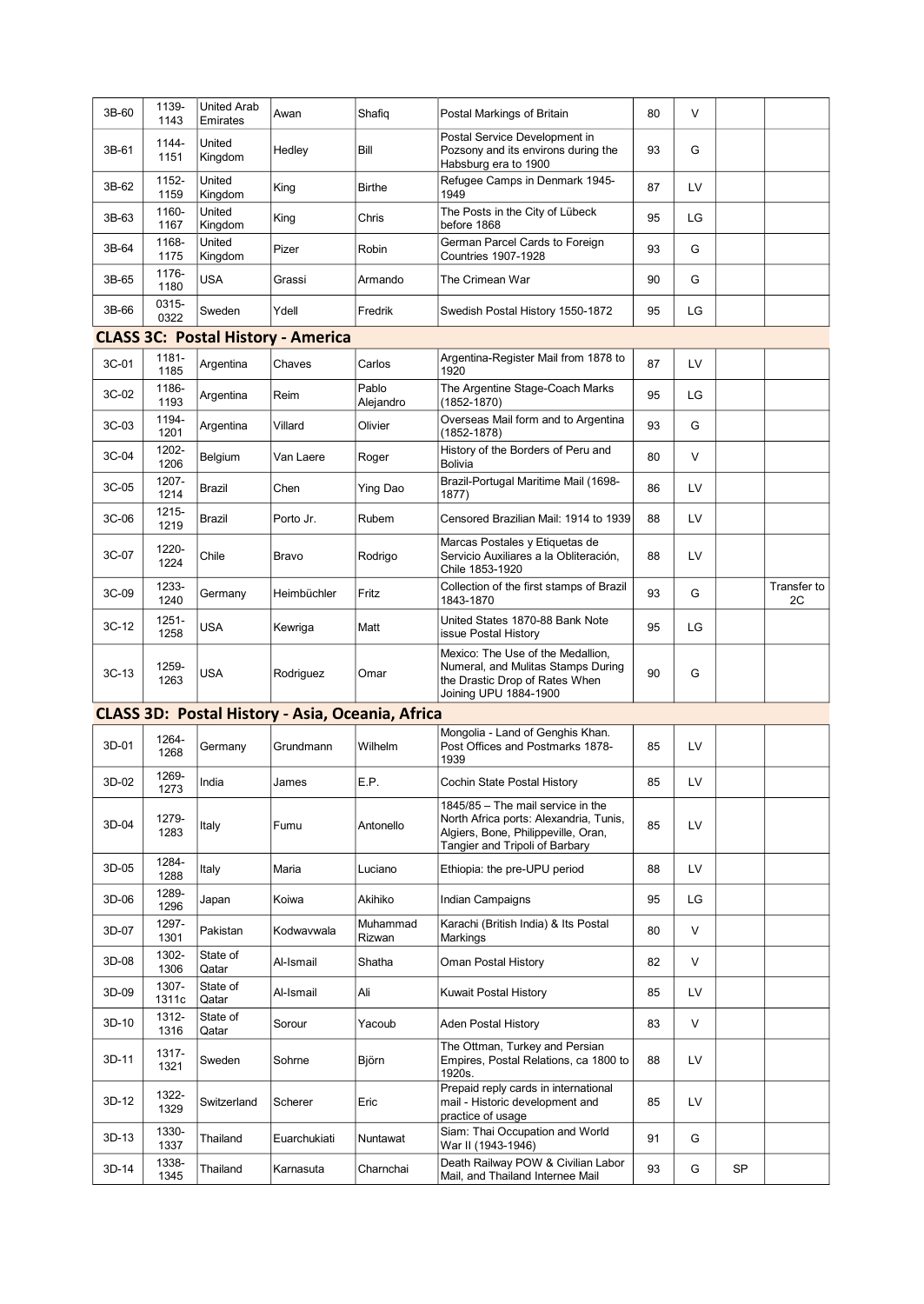| 3D-15    | 1346-<br>1350 | Thailand                          | Sinchawla             | Santpal            | Early India Mails Using De La Rue &<br>Co Typographed Stamps                      | 85 | LV        |                   |        |
|----------|---------------|-----------------------------------|-----------------------|--------------------|-----------------------------------------------------------------------------------|----|-----------|-------------------|--------|
| 3D-16    | 1351-<br>1358 | <b>United Arab</b><br>Emirates    | Alserkal              | Ahmad              | A Postal History Study of Air mail<br>from Iraq (1919-1945)                       | 91 | G         |                   |        |
| $3D-18$  | 1359-<br>1366 | United<br>Kingdom                 | Wheatley              | Richard            | Netherlands East Indies Mail 1789 to<br>GPU (1877)                                | 91 | G         |                   |        |
|          |               | <b>CLASS 4: Postal Stationery</b> |                       |                    |                                                                                   |    |           |                   |        |
| $4 - 01$ | 1372-<br>1379 | Australia                         | McMahon               | lan                | Envelopes and Postcards of Canada                                                 | 90 | G         |                   |        |
| $4 - 02$ | 1380-<br>1384 | Bangladesh                        | Munir                 | M M Salman         | Postal stationery of Natal 1885-1912                                              | 76 | <b>LS</b> |                   |        |
| $4 - 03$ | 1385-<br>1392 | Bulgaria                          | Todorov               | Orlin              | Classic Postal Stationeries of Bulgaria<br>(1879-1898)                            | 90 | G         |                   |        |
| $4 - 04$ | 1393-<br>1397 | Costa Rica                        | Sancho                | Cesar              | Costa Rica 1923. The First Locally<br>Manufactured Postal Stationery              | 80 | V         |                   |        |
| $4 - 05$ | 1398-<br>1405 | Costa Rica                        | Wayman                | Giana              | 19th Century Postal Stationery of<br>Costa Rica and their usage                   | 86 | LV        |                   |        |
| $4 - 06$ | 1406-<br>1410 | Finland                           | Tuori                 | Jussi              | Finland M/30 postal stationery                                                    | 88 | LV        |                   |        |
| 4-07     | 1411-<br>1415 | France                            | Logette               | Jean-François      | Essays, Proofs and Blocks of 4 of the<br>Rome model International reply<br>coupon | 83 | V         |                   |        |
| $4 - 08$ | 1416-<br>1420 | Germany                           | Sarlak                | Behrouz            | Postal stationery Persia 1875-1945                                                | 80 | $\vee$    |                   |        |
| 4-09     | 1421-<br>1428 | Germany                           | Süss                  | Peter              | The Postal Cards of Mexico 1879 -<br>1890                                         | 85 | LV        |                   |        |
| $4 - 10$ | 1429-<br>1433 | India                             | Jhingan               | Madhukar           | Indian Aerogrammes                                                                | 80 | V         |                   |        |
| $4 - 11$ | 1434-<br>1438 | Indonesia                         |                       | Fadli              | Postal Cards of Netherlands Indies<br>1874 - 1932                                 | 85 | LV        |                   |        |
| 4-12     | 1439-<br>1446 | Japan                             | Ando                  | Gensei             | The Japanese Foreign Mail Postcards                                               | 90 | G         |                   |        |
| $4 - 13$ | 1447-<br>1454 | Japan                             | Yamazaki              | Fumio              | Hawaiian Postal Stationery                                                        | 92 | G         | <b>SP</b>         |        |
| 4-16     | 1465-<br>1472 | Spain                             | Baschwitz             | German             | Spain postal stationery of general use<br>(1873-1938)                             | 96 | LG        | <b>GPIC</b>       |        |
| 4-17     | 1473-<br>1480 | Spain                             | Martinez<br>Herñandez | Manuel             | Postal stationery type "MATRONA"<br>1931-1936                                     | 90 | G         |                   |        |
| 4-18     | 1481-<br>1485 | Spain                             | Rodriguez<br>Piñero   | Jose Carlos        | Postal stationery of Mexico "Serie<br>Mulitas"                                    | 88 | LV        |                   |        |
| $4 - 19$ | 1486-<br>1490 | Sweden                            | Fredriksson           | Gert               | Denmark Postal Stationary 1913-<br>1927, Christian X Rigth Profile                | 87 | LV        |                   |        |
| $4 - 20$ | 1491-<br>1498 | Switzerland                       | Bamert                | Peter              | Wells Fargo Express Conquers<br>Mexico                                            | 91 | G         | SP                |        |
| 4-21     | 1499-<br>1503 | Switzerland                       | Dünki                 | Joos               | Postal Stationery of the Principality of<br>Liechtenstein from 1918               | 85 | LV        |                   |        |
| $4 - 22$ | 1504-<br>1508 | Switzerland                       | Fink                  | Peter              | Aerogramme Story                                                                  | 71 | S         |                   |        |
| $4 - 23$ | 1509-<br>1516 | Switzerland                       | Lienert               | Otmar              | The System of International Reply<br>Coupons                                      | 90 | G         |                   |        |
| $4 - 24$ | 1517-<br>1521 | Switzerland                       | Lualdi                | Armando<br>Andreas | Postal History of Switzerland STO,<br>stamped to private order 1907 - 1930        | 88 | LV        |                   |        |
| $4 - 25$ | 1522-<br>1526 | United<br>Kingdom                 | Richards              | Simon              | Grenada Postal Stationery                                                         | 90 | G         |                   |        |
| 4-26     | 1527-<br>1531 | United<br>Kingdom                 | Walton                | Frank              | Great Britain QEII Registered<br>Envelopes of the Tudor Rose design               | 93 | G         | SP/<br><b>FEL</b> |        |
| 4-27     | 1532-<br>1539 | Uruguay                           | Charlone              | Rogelio            | 50 Years of Postal Stationery in<br>Uruguay                                       | 85 | LV        |                   |        |
| 4-28     | 1540-<br>1547 | USA                               | Jaiswal               | Sandeep            | British India Queen Victoria Postal<br>Stationary                                 | 96 | LG        | SP                |        |
| $4 - 30$ | 1556-<br>1563 | Venezuela                         | Meri                  | Pedro              | Venezuela: Postal stationery, new<br>order                                        | 86 | LV        |                   |        |
|          |               | <b>CLASS 5: Aerophilately</b>     |                       |                    |                                                                                   |    |           |                   |        |
| $5 - 01$ | 1564-<br>1568 | Argentina                         | Vogt                  | Ronny              | Argentina Airmails 1912-1939                                                      | 90 | G         |                   |        |
| $5 - 02$ | 1569-<br>1576 | Colombia                          | Johnson               | James C            | Scadta - Postal routes 1923 - 1929                                                |    |           |                   | Absent |
| $5 - 03$ | 1577-<br>1584 | Czech<br>Republic                 | Bouda                 | Pavel              | Czechoslovak Airpost 1920-1938                                                    | 91 | G         | SP                |        |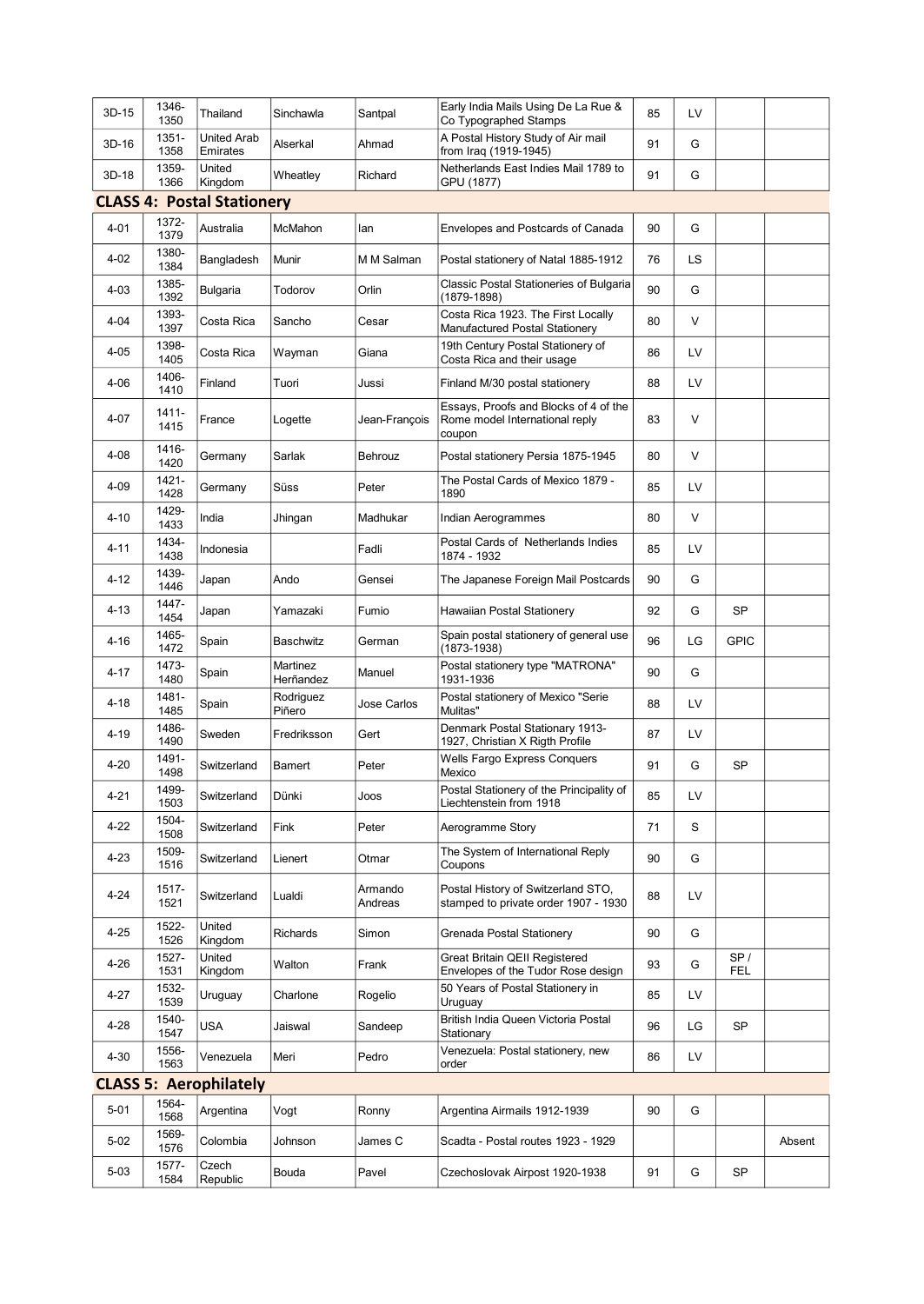| $5 - 04$ | 1585-<br>1589    | France            | Maréchal                                     | René           | Airmail across the Aegean Sea (1929-<br>1947)                                                                                | 86 | LV |           |  |
|----------|------------------|-------------------|----------------------------------------------|----------------|------------------------------------------------------------------------------------------------------------------------------|----|----|-----------|--|
| $5 - 05$ | 1590-<br>1597    | France            | Renaud                                       | Jacques        | Commercial and private mail carried<br>by German airships mechanical<br>postage period 1928-1935                             | 90 | G  |           |  |
| $5 - 06$ | 1598-<br>1605    | France            | Trzeciak                                     | Patrice        | Transatlantic Airmail Services During<br>WW2                                                                                 | 90 | G  |           |  |
| 5-07     | 1606-<br>1610    | Honduras          | Bendeck                                      | Sergio Antonio | The first year of Honduras Air mail,<br>1925-1933                                                                            | 75 | LS |           |  |
| $5 - 08$ | 1611-<br>1615    | Hungary           | Lővei                                        | György         | Chapters of the Hungarian air mail -<br>Foreign destinations from the<br>beginning up to 31.12.1933.                         | 80 | V  |           |  |
| $5 - 09$ | 1616-<br>1620    | India             | Khaitan                                      | Piyush         | The 1948 Air-India International Flight<br>to London                                                                         | 77 | LS |           |  |
| $5 - 10$ | 1621-<br>1628    | Ireland           | Callan                                       | Brian          | Graf Zeppelin DZ-127 South America<br>Airmail 1930-1937                                                                      | 86 | LV |           |  |
| $5 - 11$ | 1629-<br>1633    | Italy             | Di Mento                                     | Eligio         | The Mail by Helicopter in Italy                                                                                              | 62 | В  |           |  |
| $5 - 12$ | 1634-<br>1638    | Italy             | Restaino                                     | Luca           | The Balbo Cruise in 1933                                                                                                     | 80 | V  |           |  |
| $5 - 13$ | 1639-<br>1643    | Italy             | Riccitelli                                   | Flavio         | The contribution of Zeppelins in the<br>development of the German<br>Aeropostal System from/to South<br>America (1934-1937). | 87 | LV |           |  |
| $5 - 15$ | 1652-<br>1659    | Netherlands       | Bot                                          | Jacques        | Fokker during the Interbellum                                                                                                | 88 | LV |           |  |
| $5 - 16$ | 1660-<br>1667    | Poland            | Kosmala                                      | Jacek          | Airplane services on the Polish<br>Territories 1914-1939                                                                     | 95 | LG |           |  |
| $5 - 17$ | 1668-<br>1672    | Portugal          |                                              | Costa          | Postal Air Service Catapult (North<br>Atlantic)                                                                              | 85 | LV |           |  |
| $5 - 18$ | 1673-<br>1680    | Spain             | Gomez-Aqüero                                 | Jose Pedro     | Air Mail on Spanish lands (1919-1939)                                                                                        | 88 | LV |           |  |
| $5 - 19$ | 1681-<br>1688    | Switzerland       | Beer                                         | Peter          | North Atlantic Catapult Airmail Flights<br>1928-1935                                                                         | 92 | G  | <b>SP</b> |  |
| $5 - 20$ | 1689-<br>1693    | Switzerland       | Flückiger                                    | Markus         | Military Aviation Switzerland                                                                                                | 86 | LV |           |  |
| $5 - 21$ | 1694-<br>1698    | Switzerland       | Förster                                      | Eckhard        | The development of drop mail of LZ<br>127 "Graf Zeppelin" 1928 - 1936                                                        | 82 | V  |           |  |
| $5 - 22$ | 1699-<br>1703    | Switzerland       | Heiniger                                     | Ueli           | Airmail Switzerland                                                                                                          | 80 | V  |           |  |
| $5 - 23$ | 1704-<br>1711    | Switzerland       | Keller                                       | Christian      | Courrier Sud / Southern Airmails                                                                                             | 87 | LV |           |  |
| $5 - 24$ | 1712-<br>1719    | Switzerland       | Ravasi                                       | Mario          | SCADTA Development of Colombian<br>airmail                                                                                   | 90 | G  |           |  |
| $5 - 25$ | 1720-<br>1724    | United<br>Kingdom | Athale                                       | Dinar          | Development of the Indian Air Mail<br>Service 1911-1941                                                                      | 78 | LS |           |  |
| $5 - 26$ | 1725-<br>1729    | <b>USA</b>        | Ganz                                         | Cheryl         | Zeppelins and the United States                                                                                              | 93 | G  | <b>SP</b> |  |
| $5 - 27$ | 1730-<br>1737    | USA               | Melamed                                      | Semyon         | Zeppelin Airships and Their Flights                                                                                          | 90 | G  |           |  |
| $5 - 28$ | 1274-<br>1278    | Iraq              | Abdulwahab                                   | Nader          | The Royal Air Force Cairo - Baghdad<br>Air Mail Service 1921-1927. (Prev:<br>The Royal Air Force Air Desert<br>Service)      | 86 | LV |           |  |
| $5 - 29$ | $1241 -$<br>1245 | Honduras          | Mejía                                        | Mauricio       | First and special flights from and to<br>Honduras                                                                            | 72 | S  |           |  |
|          |                  |                   | <b>CLASS 6A: Thematic Philately - Nature</b> |                |                                                                                                                              |    |    |           |  |
| 6A-01    | 1738-<br>1745    | Argentina         | Casielles                                    | Daiana Aylen   | My friend's dog                                                                                                              | 87 | LV |           |  |
| 6A-02    | 1746-<br>1751    | Croatia           | Maras                                        | Julije         | Gold & Golden                                                                                                                | 85 | LV |           |  |
| 6A-03    | 1752-<br>1759    | France            | Riera                                        | Manuel         | Chelonians (Turtles)                                                                                                         | 83 | V  |           |  |
| 6A-04    | 1760-<br>1767    | France            | Rothenburg                                   | Jacques        | Beautiful as a rose !                                                                                                        | 85 | LV |           |  |
| 6A-05    | 1768-<br>1775    | Germany           | Fuchs                                        | Wilfried       | The fox and his varied relationship to<br>us human beings                                                                    | 90 | G  |           |  |
| 6A-06    | 1776-<br>1783    | Israel            | Charrach                                     | Josef          | Minerals - Their Origin, Exploitation<br>and Uses                                                                            | 87 | LV |           |  |
| 6A-08    | 1789-<br>1793    | Rep. of<br>Korea  | Jung                                         | Soon Jong      | Horses with Human Civilization                                                                                               | 80 | V  |           |  |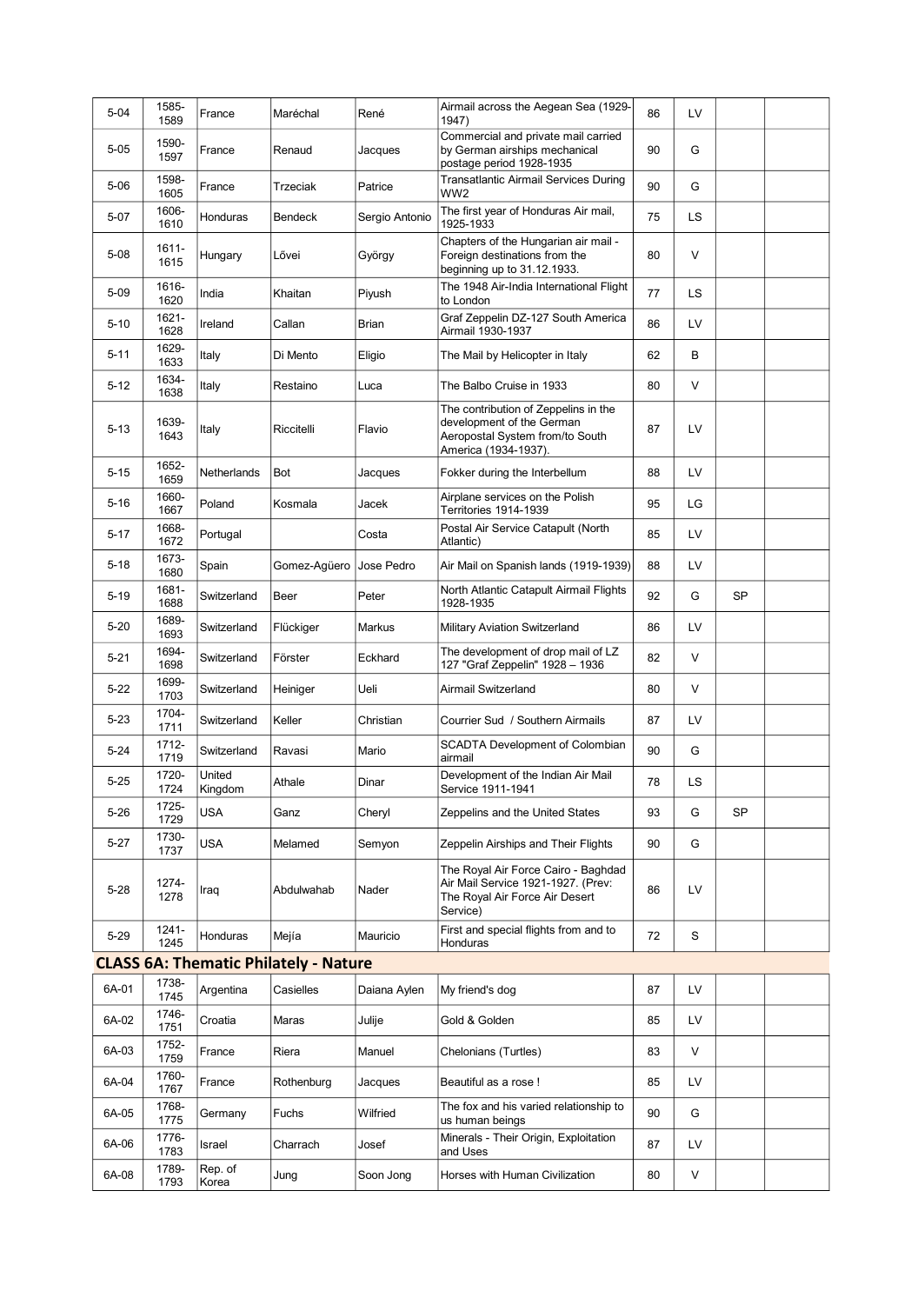| 6A-09 | 1794-<br>1798 | Switzerland      | Grigorescu                                    | Razvan         | Horse racing, a fascinating world                                                                                                        | 75 | LS        |           |                       |
|-------|---------------|------------------|-----------------------------------------------|----------------|------------------------------------------------------------------------------------------------------------------------------------------|----|-----------|-----------|-----------------------|
| 6A-10 | 1799-<br>1806 | Switzerland      | Kaelin                                        | Sylvia         | I Love Chickens                                                                                                                          | 92 | G         | <b>SP</b> |                       |
| 6A-11 | 1807-<br>1814 | Switzerland      | Scheibler                                     | Hans           | All Scrap or what?                                                                                                                       | 92 | G         |           |                       |
| 6A-12 | 1815-<br>1819 | Switzerland      | <b>Streit</b>                                 | Toni           | MAMMALS: Human, too human and<br>superhuman                                                                                              | 88 | LV        |           |                       |
| 6A-13 | 1820-<br>1827 | Switzerland      | Zehnder                                       | Erika          | Arctophilia / Bearmania - Arctophilie /<br>Bärenmanie - (former title: Bären /<br>Bears)                                                 | 87 | LV        |           |                       |
| 6A-14 | 1828-<br>1832 | Uruguay          | Bellini                                       | Enzo           | The Turtles: A Singular Evolutionary<br><b>Success</b>                                                                                   | 82 | $\vee$    |           |                       |
|       |               |                  | <b>CLASS 6B: Thematic Philately - Culture</b> |                |                                                                                                                                          |    |           |           |                       |
| 6B-01 | 1833-<br>1837 | Argentina        | Cravero                                       | Roberto Nestor | <b>Earth Drawings</b>                                                                                                                    | 83 | $\vee$    |           |                       |
| 6B-02 | 1838-<br>1842 | Bangladesh       | Ghazi                                         | Qayyum         | Canoe, The Amazing Prehistoric<br>Watercraft of All Time                                                                                 | 77 | <b>LS</b> |           |                       |
| 6B-04 | 1848-<br>1852 | Belgium          | léko                                          | Philippe       | Impressionism, a major step in<br>painting                                                                                               | 88 | LV        |           |                       |
| 6B-05 | 1853-<br>1860 | Belgium          | Paquet                                        | Jacques        | The Gothic Cathedral between God<br>and Men                                                                                              | 82 | $\vee$    |           |                       |
| 6B-06 | 1861-<br>1865 | Belgium          | Soreil                                        | Charlotte      | And the Man created his face                                                                                                             | 91 | G         | <b>SP</b> |                       |
| 6B-07 | 1866-<br>1870 | Belgium          | Suys                                          | Jean-Pierre    | From body sounds to sound bodies                                                                                                         | 90 | G         |           |                       |
| 6B-08 | 1871-<br>1875 | Brazil           | <b>Martins Neto</b>                           | Braz           | Rule of Law - Defense and Breach                                                                                                         | 71 | S         |           |                       |
| 6B-09 | 1876-<br>1880 | Brazil           | Dedivitis                                     | Rogério        | The Nazism and the war: The age of<br>social catastrophe                                                                                 | 90 | G         |           |                       |
| 6B-10 | 1881-<br>1885 | Brazil           | Pinet                                         | Ricardo Jorge  | A Brief View to Brazil by a Brazilianist                                                                                                 | 83 | $\vee$    |           |                       |
| 6B-11 | 1886-<br>1890 | Chile            |                                               | jbellido       | "Simply, Michelangelo" The life and<br>work of Renaissance Man                                                                           | 83 | $\vee$    |           |                       |
| 6B-12 | 1891-<br>1898 | France           | Israël                                        | Alain          | The red cross from Solferino to<br>modern times                                                                                          | 93 | G         |           |                       |
| 6B-13 | 1899-<br>1906 | France           | Sauvaître                                     | Jean-Marie     | My journey in freemasonry                                                                                                                | 81 | $\vee$    |           |                       |
| 6B-14 | 1907-<br>1911 | India            | Ghose                                         | Chandrajit     | <b>Bicentennial Celebration of</b><br>independence of USA in 1976                                                                        |    |           |           | Out of<br>Competition |
| 6B-15 | 1912-<br>1916 | India            | Sharma                                        | Dinesh         | <b>Summer Olympic Games</b>                                                                                                              | 78 | LS        |           |                       |
| 6B-16 | 1917-<br>1924 | Indonesia        | Noviandi                                      | Gita           | One World, One Promise                                                                                                                   | 83 | V         |           |                       |
| 6B-17 | 1925-<br>1929 | Israel           | Lador                                         | Menachem       | 2nd Oldest Profession - Intelligence<br>Services                                                                                         | 82 | $\vee$    |           |                       |
| 6B-18 | 1930-<br>1934 | Italy            | Licata                                        | Giovanni       | The Maya                                                                                                                                 | 87 | LV        |           |                       |
| 6B-19 | 1935-<br>1939 | Italy            | Picconi                                       | Salvatore      | San Marino: History of ancient land of<br>the freedom                                                                                    | 85 | LV        |           |                       |
| 6B-20 | 1940-<br>1944 | Netherlands      | Kniese                                        | Eric           | A book is more than a story                                                                                                              | 76 | LS        |           |                       |
| 6B-21 | 1945-<br>1949 | Netherlands      | van Nies                                      | Peter          | CARNIVAL, more than three foolish<br>days!                                                                                               | 86 | LV        |           |                       |
| 6B-22 | 1950-<br>1954 | Rep. of<br>Korea | Ryoo                                          | Sang Boom      | One Century of Western Painting after<br>French Revolution                                                                               | 81 | V         |           |                       |
| 6B-23 | 1955-<br>1959 | Romania          | Constantin<br>Leonid                          | Calin          | Lions in human culture                                                                                                                   | 80 | V         |           |                       |
| 6B-24 | 1960-<br>1964 | Romania          | <b>Marius</b>                                 | Muntean        | Ballet                                                                                                                                   | 60 | B         |           |                       |
| 6B-25 | 1965-<br>1972 | Sweden           | Olason                                        | Anders         | The American Civil War 1861-1865 -<br>background, course of events and<br>aftermath                                                      | 90 | G         |           |                       |
| 6B-26 | 1973-<br>1977 | Sweden           | Samuelsson                                    | Tommy          | Allied fighter aircraft operations 1939-<br>1945                                                                                         | 86 | LV        |           |                       |
| 6B-27 | 1978-<br>1982 | Switzerland      | Hoffner                                       | Johannes       | The Transition from the German<br>Empire to the Weimar Republic                                                                          | 86 | LV        |           |                       |
| 6B-28 | 1983-<br>1990 | Switzerland      | Märki                                         | Kurt           | The occidental church building in the<br>high and late Middle Ages - Der<br>abendländische Kirchenbau im hohen<br>und späten Mittelalter | 90 | G         |           |                       |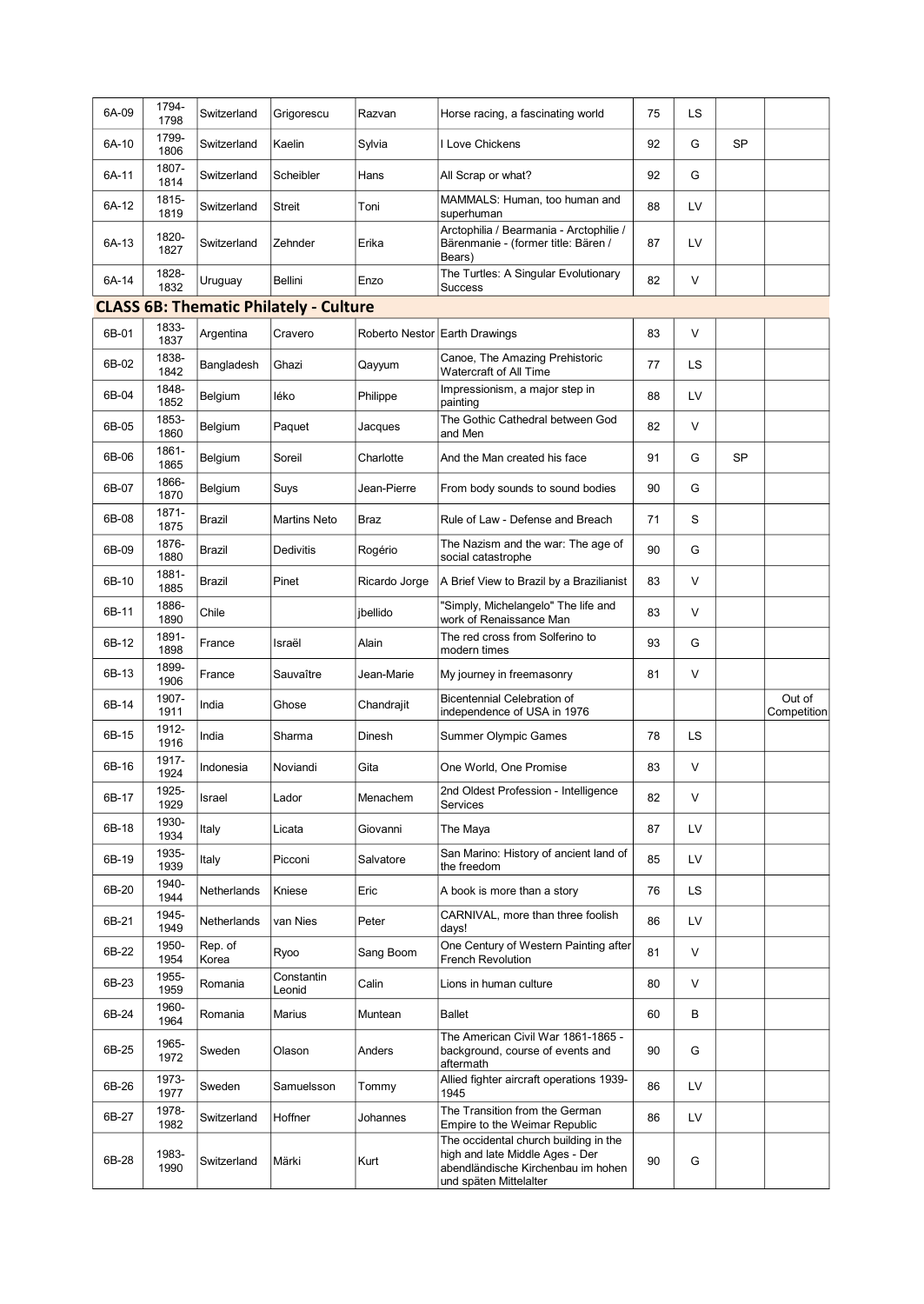| 6B-29 | 1991-<br>1995 | Switzerland                            | Pfister                                          | Esther                            | The dove: the symbolic and<br>messenger bird                                                                                                                                                                                                                                                               | 81 | V      |             |                       |
|-------|---------------|----------------------------------------|--------------------------------------------------|-----------------------------------|------------------------------------------------------------------------------------------------------------------------------------------------------------------------------------------------------------------------------------------------------------------------------------------------------------|----|--------|-------------|-----------------------|
| 6B-30 | 1996-<br>2003 | Switzerland                            | Seydoux                                          | Jean-Marc                         | Our father the Sun                                                                                                                                                                                                                                                                                         | 92 | G      | <b>SP</b>   |                       |
|       |               |                                        | <b>CLASS 6C: Thematic Philately - Technology</b> |                                   |                                                                                                                                                                                                                                                                                                            |    |        |             |                       |
| 6C-02 | 2009-<br>2016 | France                                 | Frick                                            | Jean                              | The acoustic                                                                                                                                                                                                                                                                                               | 95 | LG     | <b>FEL</b>  |                       |
| 6C-03 | 2017-<br>2024 | France                                 | Rouch                                            | Bernadette                        | Wood: an Inventory                                                                                                                                                                                                                                                                                         | 86 | LV     |             |                       |
| 6C-04 | 2025-<br>2032 | Israel                                 | Barak                                            | Izhak                             | The Development of Aviation and<br>Transformation of Mail by Air until<br>1914                                                                                                                                                                                                                             | 87 | LV     |             |                       |
| 6C-06 | 2038-<br>2045 | Netherlands                            | Scheer                                           | André                             | Masks of the Universe                                                                                                                                                                                                                                                                                      | 92 | G      | <b>SP</b>   |                       |
| 6C-07 | 2046-<br>2050 | Rep. of<br>Korea                       | Yoo                                              | Yong Sang                         | The Endless Challenges-Aviation<br><b>Stories</b>                                                                                                                                                                                                                                                          | 76 | LS     |             |                       |
| 6C-08 | 2051-<br>2055 | Switzerland                            | Tschumi                                          | Marcel                            | Bridges, marvels of the technique<br>from four points of view                                                                                                                                                                                                                                              | 85 | LV     |             |                       |
| 6C-09 | 2056-<br>2060 | Switzerland                            | Weber                                            | Hans Jürg                         | Our drinking Water                                                                                                                                                                                                                                                                                         | 85 | LV     |             |                       |
|       |               | <b>CLASS 7A: Philatelic Literature</b> |                                                  |                                   |                                                                                                                                                                                                                                                                                                            |    |        |             |                       |
| 7A-01 |               | Argentina                              | Di Lalla                                         | Hector                            | Development of the railways in<br>Argentina Ferrocarriles del Oeste y<br>Norte Study of travelling post marks<br>1865-1920 Volume I                                                                                                                                                                        | 90 | G      |             |                       |
| 7A-02 |               | Australia                              | Tasmanian<br>Philatelic<br>Society Inc.          |                                   | Tasmanian Postal Stationery                                                                                                                                                                                                                                                                                | 91 | G      |             |                       |
| 7A-03 |               | Austria                                | VÖPh                                             |                                   | 100 Jahre VÖPh                                                                                                                                                                                                                                                                                             | 82 | $\vee$ |             |                       |
| 7A-05 |               | Bulgaria                               | Kalinkov<br>Radenovski                           | & Boris Dimitar   The artist soul |                                                                                                                                                                                                                                                                                                            |    |        |             | Out of<br>Competition |
| 7A-06 |               | Bulgaria                               | Kalinkov<br>Radenovski                           | & Boris Dimitar                   | The future now. AMPHAT "Sveti Ivan<br>Rilski" - Sofia.                                                                                                                                                                                                                                                     |    |        |             | Out of<br>Competition |
| 7A-07 |               | Denmark                                | Engelbrecht                                      | Lars                              | Postal Stationery of Denmark - The Bi-<br>coloured issue 1871-1905 &<br>Danmarks Helsager - Den Tofarvede<br>Udgave 1871-1905                                                                                                                                                                              | 95 | LG     |             |                       |
| 7A-08 |               | Denmark                                | Mouritsen                                        | Henrik                            | Danish Postal History 1875-1907<br>Danish postal rates, regulations and<br>rarity information 01/Jan/1875 -<br>30/Sep/1907 for all types of domestic<br>and international mail, including an<br>extensive study of the transition to<br>UPU and its developments during its<br>first 32 years of existence | 98 | LG     | <b>GPIC</b> |                       |
| 7A-09 |               | Germany                                | Dorr                                             | Ute & Elmar                       | The Orient Express 1883-1914                                                                                                                                                                                                                                                                               | 83 | V      |             |                       |
| 7A-10 |               | Germany                                | Dorr                                             | Elmar                             | Historical forays through the postal<br>history of the town of Neustadt an der<br>Haardt                                                                                                                                                                                                                   | 80 | $\vee$ |             |                       |
| 7A-11 |               | Germany                                | Salzmann                                         | Hans-Werner                       | "Von der Wiege bis zur Bahre" -<br>Panorama der französischen<br>Fiskalphila                                                                                                                                                                                                                               | 85 | LV     |             |                       |
| 7A-12 |               | Germany                                | Springer                                         | Renate &<br>Christian             | COLOGNE 1945 1947 - The Path to<br>Normality after World War II                                                                                                                                                                                                                                            | 76 | LS.    |             |                       |
| 7A-13 |               | Germany                                | Wewer                                            | Heinz                             | Spuren des Terrors. Postalische<br>Zeugnisse zum System der<br>deutschen Konzentrationslager<br>(Traces of Terror. The System of<br>German Concentration Camps as<br>reflected in Postal Documents)                                                                                                        | 91 | G      |             |                       |
| 7A-14 |               | Germany                                | Wewer                                            | Heinz                             | Spuren der Vernichtung, Stationen<br>der "Endlösung" im Zeugnis<br>postalischer Dokumente (Traces of<br>Annihilation. Stages of the "Final<br>Solution" as reflected in Postal<br>Documents)                                                                                                               | 88 | LV     |             |                       |
| 7A-15 |               | Greece                                 | Karniaoutakis                                    | <b>Nikolaos</b>                   | Large Hermes Heads of Greece<br>Observations on Identifying and<br>Classifying the "easier" to follow<br>Values                                                                                                                                                                                            | 72 | S      |             |                       |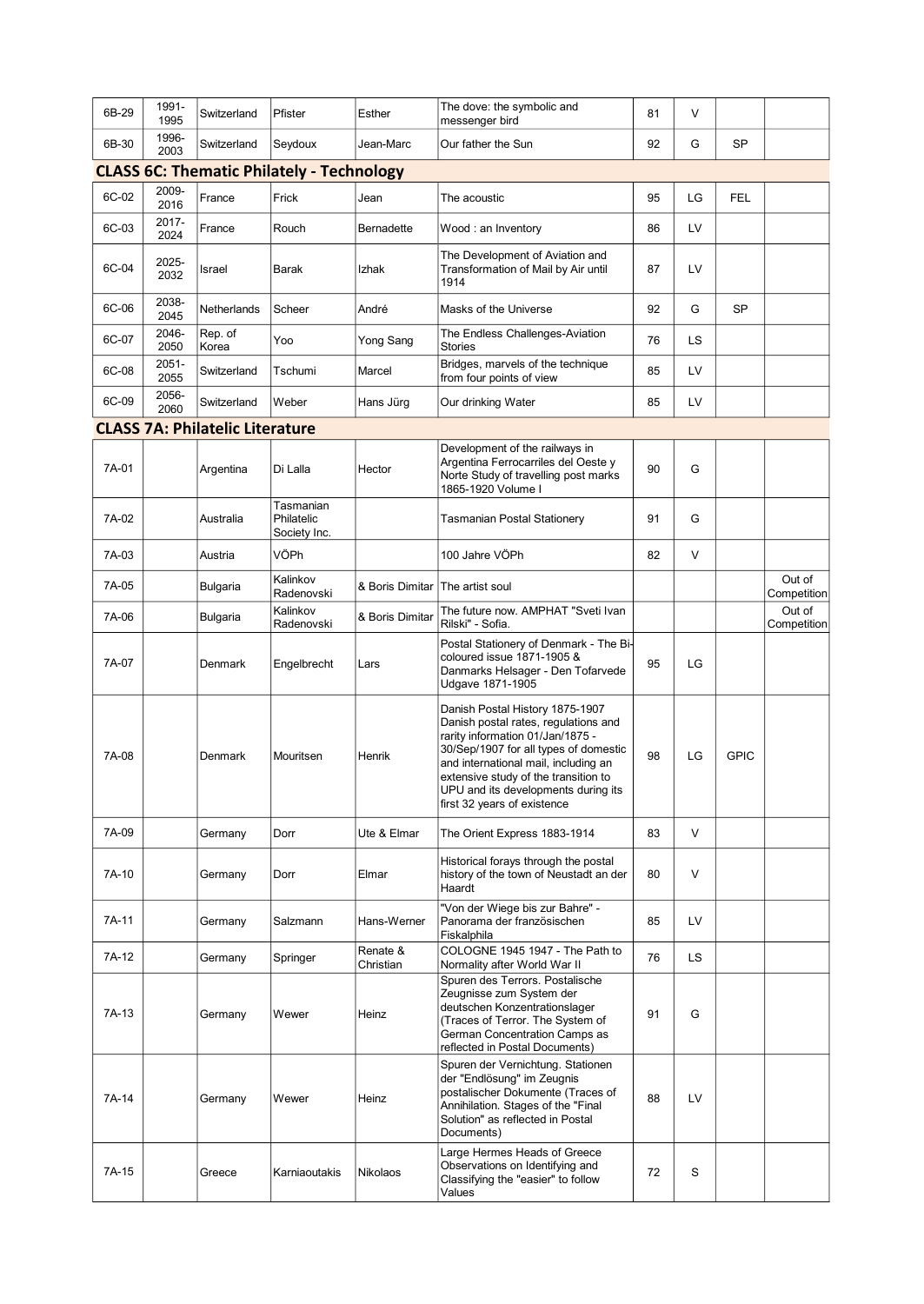| 7A-16 | Hungary          | Perneczky   | László                                      | Reverent Memory of Raoul<br>Wailenberg in Philately                                                                                                                      | 72 | S         |            |        |
|-------|------------------|-------------|---------------------------------------------|--------------------------------------------------------------------------------------------------------------------------------------------------------------------------|----|-----------|------------|--------|
| 7A-17 | India            | Madiraju    | Lokeswara<br>Rao                            | <b>Buddhism on Stamps</b>                                                                                                                                                | 75 | LS        |            |        |
| 7A-18 | India            | Natarajan   | Kiran                                       | The Long Sea Route - a remarkable<br>postal circuit between Imperial Russia<br>& British India                                                                           |    |           |            | Absent |
| 7A-19 | India            | Sharma      | Dinesh                                      | Olympic Flame & Torch Relay                                                                                                                                              | 63 | B         |            |        |
| 7A-20 | Indonesia        | Soebardi    | Soehardjo                                   | Pak Harto the Footmarks on Postage<br><b>Stamps</b>                                                                                                                      | 66 | <b>SB</b> |            |        |
| 7A-21 | Indonesia        | Soebardi    | Soehardjo                                   | 50 Soeharto's Initiatives for Indonesia<br>& the World on Postage Stamps                                                                                                 | 72 | S         |            |        |
| 7A-22 | Iraq             | Ameel       | Saif                                        | Municipalities Fees in Iraq                                                                                                                                              | 78 | LS        |            |        |
| 7A-23 | Italy            | Manzati     | Claudio<br><b>Ernesto Mario</b>             | Postal History of Tuscany: 1851-1862                                                                                                                                     | 95 | LG        |            |        |
| 7A-24 | Italy            | Rigo        | Franco                                      | Venice and the Levant - Bailo Palace<br>in Constantinople - The mail XIV° -<br>XVII° century                                                                             | 82 | V         |            |        |
| 7A-25 | Italy            | Zanaria     | Angelo                                      | 1867-1870 From Mentana to Porta<br>Pia - Postal History of the capture of<br>Rome                                                                                        | 85 | LV        |            |        |
| 7A-26 | Japan            | Enosowa     | Yuichi                                      | How to Make Your Exhibit for JAPEX                                                                                                                                       | 72 | S         |            |        |
| 7A-27 | Japan            | Shoda       | Yukihiro                                    | <b>Brazil Classic Philately</b>                                                                                                                                          | 71 | S         |            |        |
| 7A-28 | Macau            | Chio        | Hong Chi                                    | Research and classification on the<br>Macau postage stamps errors                                                                                                        | 70 | S         |            |        |
| 7A-29 | Malaysia         | Lim         | Lik                                         | 1998 XVI Commonwealth Games                                                                                                                                              |    |           |            | Absent |
| 7A-30 | Monaco           |             | European<br>Academy of<br>Philately         | OPUS XIX, Treaty of Versailles and<br>its Consequences                                                                                                                   | 86 | LV        |            |        |
| 7A-31 | Monaco           |             | European<br>Academy of<br>Philately         | OPUS XX, The British Empire                                                                                                                                              | 86 | LV        |            |        |
| 7A-32 | Monaco           |             | European<br>Academy of<br>Philately         | OPUS XXI, Germany and its Colonies                                                                                                                                       | 86 | LV        |            |        |
| 7A-33 | Netherlands      | Haasnoot    | Arie                                        | Philatelic Persons Register of<br>Musicians                                                                                                                              | 80 | V         |            |        |
| 7A-34 | Poland           | Jakucewicz  | Stefan                                      | Printing of postage stamps                                                                                                                                               | 82 | V         |            |        |
| 7A-36 | Poland           | Mąka        | Zdzisław                                    | Historia Poczty w Szczecinie (Postal<br>History in Szczecin)                                                                                                             | 85 | LV        |            |        |
| 7A-37 | Portugal         | Vaz Pereira | Pedro Marçal                                | Os Correios Portugueses 1853-1900<br>nos 500 Anos do Correio em<br>Portugal. The Portuguese Post Office<br>1853-1900 in the 500 Years of the<br>Post Office in Portugal. | 95 | LG        |            |        |
| 7A-38 | Rep. of<br>Korea | Eun         | Chong Ho                                    | Korean Glossary of Philatelic Terms                                                                                                                                      | 82 | V         |            |        |
| 7A-40 | Singapore        |             | Teo Bee Yen                                 | YILIN Philately 2020                                                                                                                                                     | 83 | V         |            |        |
| 7A-41 | Singapore        |             | Association of<br>Singapore<br>Philatelists | Airmails From, Through and to<br>Singapore and Malaya, Volume 1                                                                                                          | 85 | LV        |            |        |
| 7A-42 | Singapore        |             | Association of<br>Singapore<br>Philatelists | China Silver Yuan Stamps                                                                                                                                                 | 92 | G         | <b>FEL</b> |        |
| 7A-43 | Spain            | De Quesada  | Eugenio                                     | Chasquis                                                                                                                                                                 | 85 | LV        |            |        |
| 7A-44 | Spain            |             | Sociedad<br>Filatelica de<br>Madrid         | Philatelic and postal curiosities in time<br>of pandemic                                                                                                                 | 78 | LS.       |            |        |
| 7A-45 | Spain            |             | Sociedad<br>Filatelica de<br>Madrid         | Postal history of Cuba 1851-1858 (4<br>VOL)                                                                                                                              | 91 | G         |            |        |
| 7A-46 | Spain            |             | El Eco<br>Filatelico                        | Spanish civil war (VOL V - EL ECO<br>FILATELICO STUDIES)                                                                                                                 | 85 | LV        |            |        |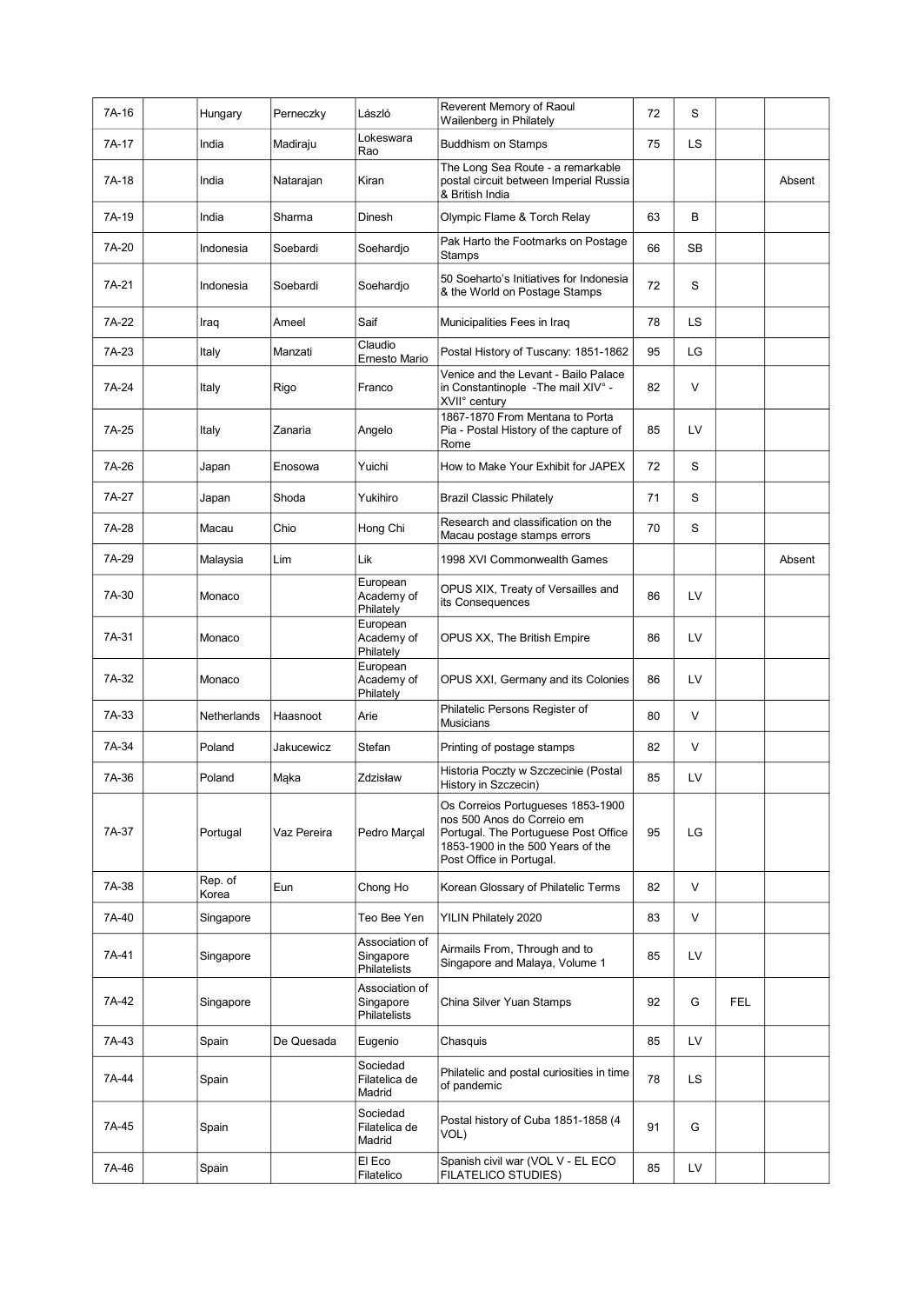| 7A-47 | Spain             |                      | Fesofi       | Names for philately and Spanish<br>postal history (Cuadernos de Filatelia<br>25/25                                                                                        | 72 | S         |     |  |
|-------|-------------------|----------------------|--------------|---------------------------------------------------------------------------------------------------------------------------------------------------------------------------|----|-----------|-----|--|
| 7A-48 | Switzerland       | Bach                 | Jean-Paul    | <b>Basle Dove</b>                                                                                                                                                         | 80 | V         |     |  |
| 7A-49 | Switzerland       | Bader                | Jvo          | Swiss postal agencies in Italy and<br>France                                                                                                                              | 87 | LV        | FEL |  |
| 7A-50 | Switzerland       | Baumgartner          | Kurt         | A journey in images on Monte<br>Generoso                                                                                                                                  | 72 | S         |     |  |
| 7A-51 | Switzerland       | Baumgartner          | Kurt         | PTT The Museum of Memories                                                                                                                                                | 76 | <b>LS</b> |     |  |
| 7A-52 | Switzerland       | Schaefer             | Richard      | The first federal postages stamps of<br>Switzerland letter mail 01.10.1850 -<br>30.09.1854                                                                                | 90 | G         |     |  |
| 7A-53 | Switzerland       | Schaefer             | Richard      | <b>SWISS CANTONAL STAMPS</b><br>authentic - fake - falsified                                                                                                              | 93 | G         |     |  |
| 7A-54 | Turkey            | Oral                 | Aydin        | Postal History of Ottoman Iraq during<br>the British Occupation(1914-1924)                                                                                                | 85 | LV        |     |  |
| 7A-55 | Ukraine           | Vitaliy              | Katsman      | Fragments of the history of collecting<br>Zemstvo stamps and Zemstvo post.<br>Gallery of famous collectors and<br>researchers of Zemstvo<br>post.Illustrated bibliography | 90 | G         |     |  |
| 7A-56 | Ukraine           | Vitaliv              | Katsman      | Famous collectors and researchers of<br>the Zemstvo post. Brief biographies.<br>Fragments of collections. in 2<br>volumes                                                 | 90 | G         |     |  |
| 7A-57 | United<br>Kingdom | Trotter              | <b>Brian</b> | Rhodesian Philately until 1924 - The<br>British South Africa Company Period                                                                                               | 96 | LG        |     |  |
| 7A-58 | United<br>Kingdom | Young                | Peter        | The inks of De La Rue & Co. and their<br>introduction of synthetic and aniline<br>ingredients c.1850-1910.                                                                | 92 | G         |     |  |
| 7A-59 | <b>USA</b>        | Ganz                 | Cheryl       | U.S. Zeppelin and Airship Mail Flights                                                                                                                                    | 89 | LV        |     |  |
| 7A-60 | <b>USA</b>        | Kupiec-<br>Weglinski | Jerzy        | The History of Airmail in Poland and<br>its Contribution to Airmail Services of<br>Europe (1914-1939)                                                                     | 95 | LG        |     |  |

## CLASS 7B: Philatelic Literature

| 7B-01 | Australia  | McMahon                                   | lan                                     | Postal Stationery Collector                                                                           | 80 | $\vee$    |  |
|-------|------------|-------------------------------------------|-----------------------------------------|-------------------------------------------------------------------------------------------------------|----|-----------|--|
| 7B-02 | Bulgaria   | Bulgarian<br>Philatelic<br>Academy        |                                         | Annual Bulletin 2020                                                                                  | 76 | <b>LS</b> |  |
| 7B-03 | Bulgaria   | Union of the<br>Bulgarian<br>Philatelists |                                         | Philatelen pregled / Philatelic review<br>magazine                                                    | 71 | S         |  |
| 7B-04 | Croatia    |                                           | Croatian<br>Philatelic<br>Society Zadar | Zadarski Filatelist                                                                                   | 72 | S         |  |
| 7B-05 | Croatia    |                                           | Hrvatski Savez<br>Filatelista           | Hrvatski Filatelist                                                                                   | 78 | LS        |  |
| 7B-06 | Finland    | Laakso                                    | Seija-Riitta                            | The Congress Book 2021                                                                                | 88 | LV        |  |
| 7B-08 | Italy      | Burdiat                                   | Nicola                                  | L'Intero Postale / The Postal<br>Stationery                                                           | 78 | <b>LS</b> |  |
| 7B-09 | Italy      | Lavagnino                                 | Luca                                    | Cursores                                                                                              | 87 | LV        |  |
| 7B-10 | Italy      |                                           | Vaccari Srl                             | Vaccari Magazine nr. 63                                                                               | 88 | LV        |  |
| 7B-11 | Italy      |                                           | Vaccari Srl                             | Vaccari Magazine nr. 64                                                                               | 88 | LV        |  |
| 7B-12 | Luxembourg | (Luxembourg<br>Federation)                | <b>FSPL</b>                             | Moniteur du Collectionneur<br>(Collector's Monitor)                                                   | 70 | S         |  |
| 7B-13 | Macau      | Huo                                       | Huixiao                                 | Macau philately "Warmly celebrate<br>the 40th anniversary of The CLUBE<br>FILATELICO DE MACAU" (2020) | 67 | <b>SB</b> |  |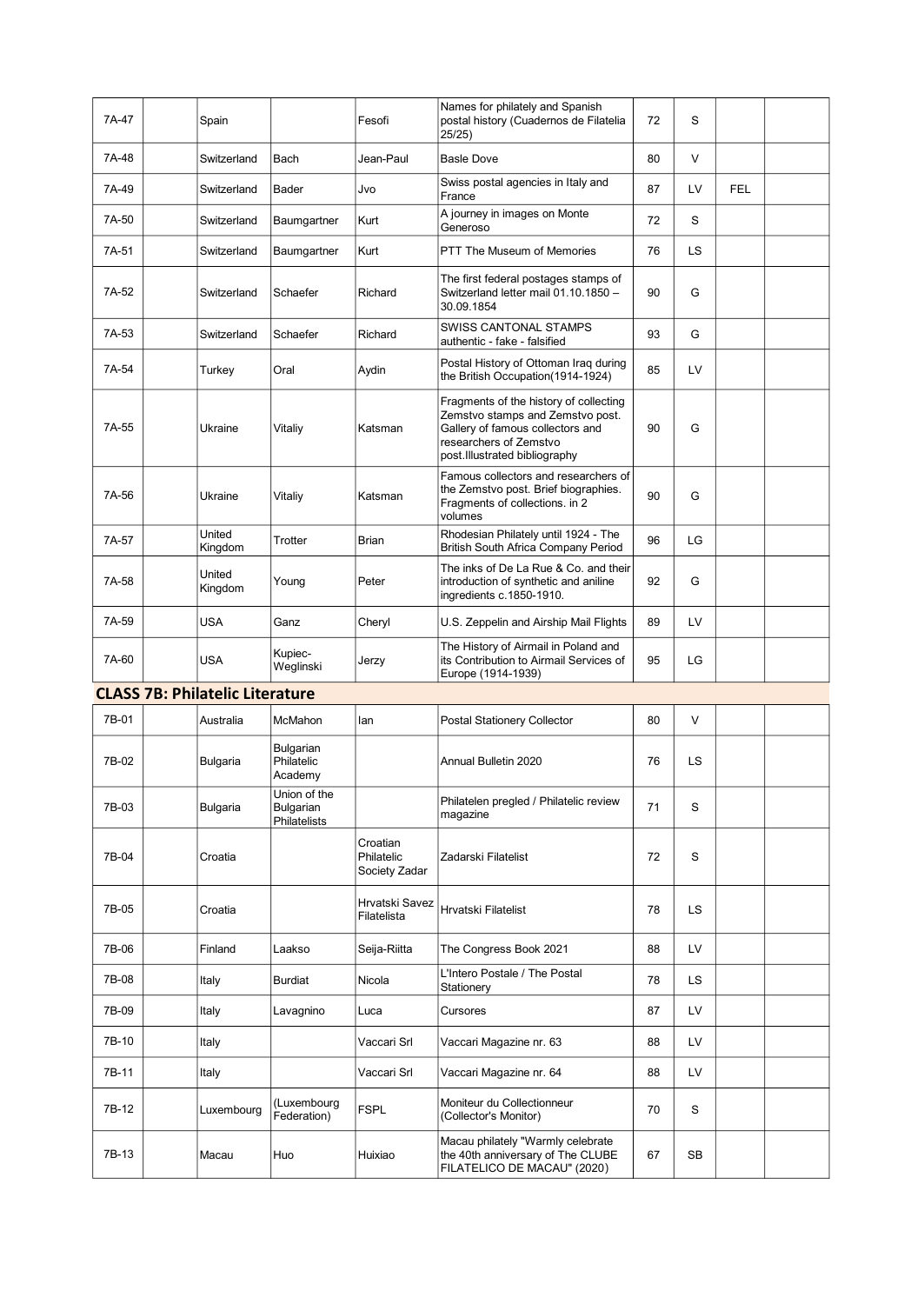| 7B-14    |      | Netherlands                            |                                          | Maandblad<br>Filatelie  | Filatelie                                                                                                                                                          | 84 | $\vee$ |                   |
|----------|------|----------------------------------------|------------------------------------------|-------------------------|--------------------------------------------------------------------------------------------------------------------------------------------------------------------|----|--------|-------------------|
| 7B-15    |      | Portugal                               | Vale do Neiva                            | Associação<br>Filatelia | Vale do Neiva Filatélico                                                                                                                                           | 71 | S      |                   |
| 7B-16    |      | Rep. of<br>Korea                       | The Philatelic<br>Federation of<br>Korea |                         | Philatelic Monthly "WOOPYO" 2020                                                                                                                                   | 77 | LS     |                   |
| 7B-17    |      | Spain                                  | Galaron Calvo                            | Andres                  | Weekly philatelics items in the<br>'DIARIO DE BURGOS" (2020-22)                                                                                                    | 68 | SB     |                   |
| 7B-18    |      | Switzerland                            | Emmenegger                               | Jean-Louis              | Rhône Philatélie                                                                                                                                                   | 78 | LS     |                   |
|          |      | <b>CLASS 7C: Philatelic Literature</b> |                                          |                         |                                                                                                                                                                    |    |        |                   |
| 7C-01    |      | Argentina                              | Casielles                                | Miguel                  | Catalogo Especializado de<br>Perforados Republica Argentina<br>(Specialised Cataloque of Perforated<br>Products Republic of Argentina)                             | 88 | LV     |                   |
| 7C-02    |      | Bulgaria                               | Sofia Philatelic<br>Society              |                         | Catalogue of the Bulgarian stamps<br>$(1879 - 2019)$                                                                                                               | 83 | $\vee$ |                   |
| 7C-03    |      | Croatia                                |                                          | Marka Nova<br>D.O.O.    | Acta Philatelic Nova 2021                                                                                                                                          | 70 | S      | Transfer to<br>7A |
| 7C-04    |      | Czech<br>Republic                      | Mádl                                     | Tomáš                   | <b>BIENNALE 2020</b>                                                                                                                                               | 80 | V      | Transfer to<br>7A |
| 7C-05    |      | Italy                                  |                                          | Vaccari Srl             | Some hits of Milanese history from<br>the XIV to XIX century - The Post in<br>Milan 1849-1859. Catalogue of<br>cancellations and postmarks in Milan<br>post office | 85 | LV     |                   |
| 7C-06    |      | Israel                                 | Meer Kossoy                              |                         | Forms of receipts and stamped paper<br>for the Post Department 1807-1864                                                                                           | 72 | S      |                   |
| 7C-09    |      | Spain                                  |                                          | Filatelia Hobby         | Spanish air letter-covers and<br>aerograms with meters (1947-1986)                                                                                                 | 81 | $\vee$ |                   |
| 7C-10    |      | Sweden                                 | Lithén                                   | Gunnar                  | Facit Special Classic 2022                                                                                                                                         | 90 | G      |                   |
| $7C-11$  |      | Sweden                                 | Lithén                                   | Gunnar                  | Facit Sverige 2021                                                                                                                                                 | 83 | V      |                   |
| 7C-12    |      | Sweden                                 | Lithén                                   | Gunnar                  | Facit Norden 2022                                                                                                                                                  | 85 | LV     |                   |
| $7C-13$  |      | Switzerland                            | Wiederkehr                               | Albrik                  | Handbook of Swiss PTO postal<br>stationery                                                                                                                         | 91 | G      |                   |
| 7C-14    |      | Turkey                                 | Papuççuoglu                              | Bülent                  | Surcharged commemoratives stamps<br>for the opening of Ankaras-Sivas<br>Railway line                                                                               | 76 | LS     |                   |
| $7C-15$  |      | Turkey                                 | Papuççuoglu                              | Bülent                  | Turkish stamps specialized catalogue<br>The Government of the Grand<br>National Assembly of Turkey 1920 -<br>1923                                                  | 91 | G      |                   |
| 7C-16    |      | Greece                                 | Karamitsos                               | A.                      | Hellas 2020                                                                                                                                                        | 90 | G      |                   |
|          |      | <b>CLASS 8: One Frame Exhibits</b>     |                                          |                         |                                                                                                                                                                    |    |        |                   |
| $8 - 01$ | 2061 | Armenia                                | Kurghinyan                               | Anna                    | <b>GREAT BRITAIN. Non Value</b><br>Indicators.1st Class 1993/2021<br>(elliptical perforation)                                                                      | 68 |        |                   |
| $8 - 02$ | 2062 | Armenia                                | Simonyan                                 | Suren                   | Postage stamps of the First Republic<br>of Armenia 1919-1920. Overprints on<br>the Russian Empire postage stamp<br>with 1 kopeyka face value                       | 77 |        |                   |
| $8 - 03$ | 2063 | Armenia                                | Taurinskaite                             | Dalia                   | Caution - Poisonous mushrooms!                                                                                                                                     | 73 |        |                   |
| $8 - 04$ | 2064 | Australia                              | Xavier                                   | Paul                    | Fiji KGVI - The Omnibus<br>Commemoratives                                                                                                                          | 75 |        |                   |
| $8 - 05$ | 2065 | Bahrain                                | Darwish                                  | Khalid                  | Postal card, from India to Bahrain<br>from 1945 to 1950                                                                                                            |    |        | Absent            |
| $8 - 06$ | 2066 | Bahrain                                |                                          | Abo luai                | Saudi Arabia postal history                                                                                                                                        |    |        | Absent            |
| $8 - 07$ | 2067 | Bangladesh                             | Haque                                    | Farzana                 | Health Issues Of New Zealand Post<br>1929-1966                                                                                                                     | 61 |        |                   |
| $8 - 10$ | 2070 | Brazil                                 | Quinhone                                 | Gerson                  | A Tribute to the Urban Legion                                                                                                                                      | 81 |        | OFE-<br>Revenue   |